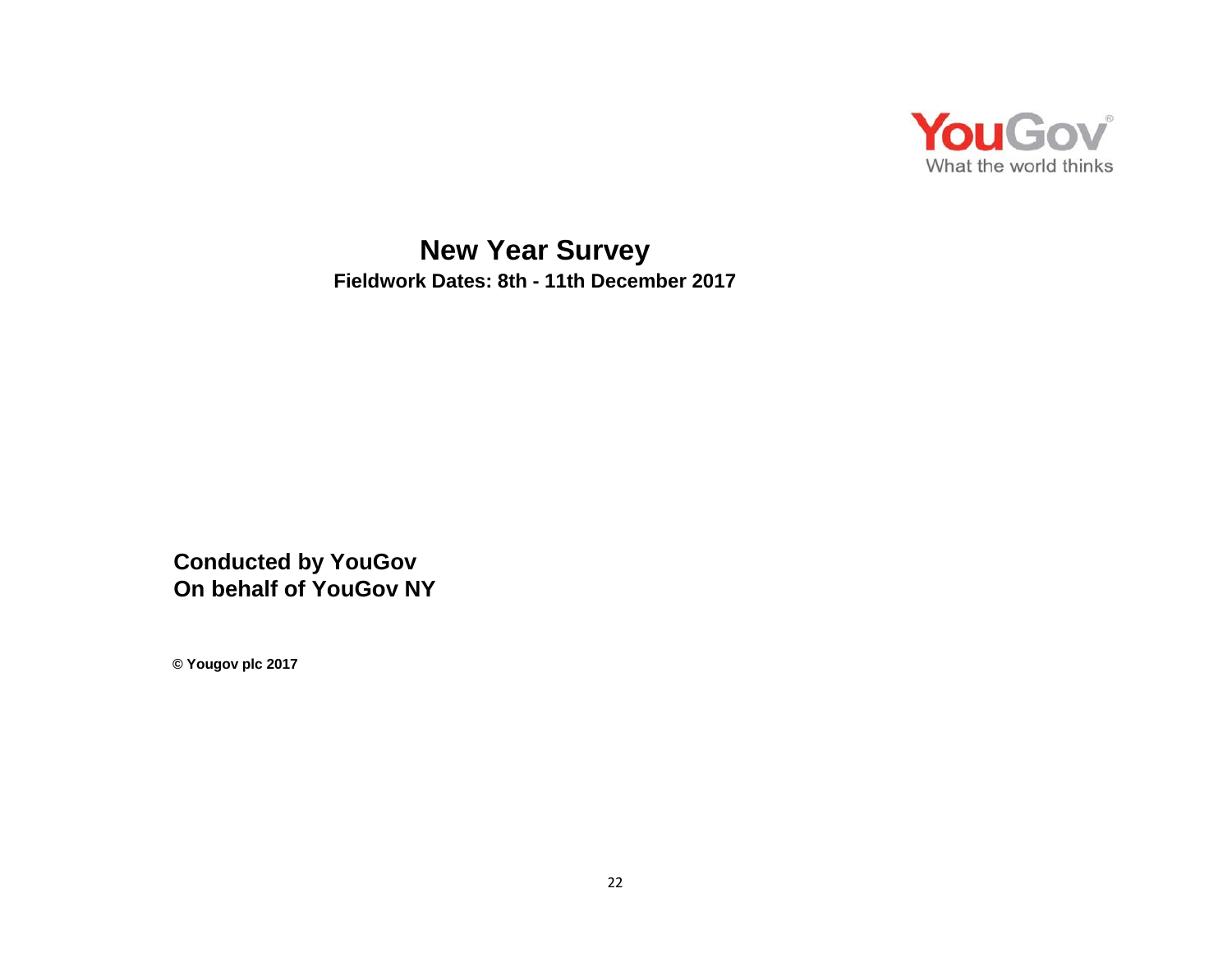

#### **BACKGROUND**

This spreadsheet contains survey data collected and analysed by YouGov plc. No information contained within this spreadsheet may be published without the consent of YouGov Plc and the client named on the front cover.

Methodology: This survey has been conducted using an online interview administered to members of the YouGov Plc panel of 1.2 million individuals who have agreed to take part in surveys. Emails are sent to panellists selected at random from the base sample. The e-mail invites them to take part in a survey and provides a generic survey link. Once a panel member clicks on the link they are sent to the survey that they are most required for, according to the sample definition and quotas. (The sample definition could be "US adult population" or a subset such as "US adult females"). Invitations to surveys don't expire and respondents can be sent to any available survey. The responding sample is weighted to the profile of the sample definition to provide a representative reporting sample. The profile is normally derived from census data or, if not available from the census, from industry accepted data.

YouGov plc make every effort to provide representative information. All results are based on a sample and are therefore subject to statistical errors normally associated with sample-based information.

For further information about the results in this spreadsheet, please contact YouGov Plc +1 888.729.0773 or email omnibus.us@yougov.com quoting the survey details

#### **EDITOR'S NOTES - all press releases should contain the following information**

All figures, unless otherwise stated, are from YouGov Plc. Total sample size was 1170 adults. Fieldwork was undertaken between 8th - 11th December 2017. The survey was carried out online. The figures have been weighted and are representative of all US adults (aged 18+).

NOTE: All press releases or other publications must be checked by YouGov Plc before use. YouGov requires 48hours to check a press release unless otherwise agreed.

- YouGov is registered with the Information Commissioner
- YouGov is a member of the British Polling Council

Any percentages calculated on bases fewer than 50 respondents must not be reported as they do not represent a wide enough cross-section of the target population to be considered statistically reliable. These figures will be italicised.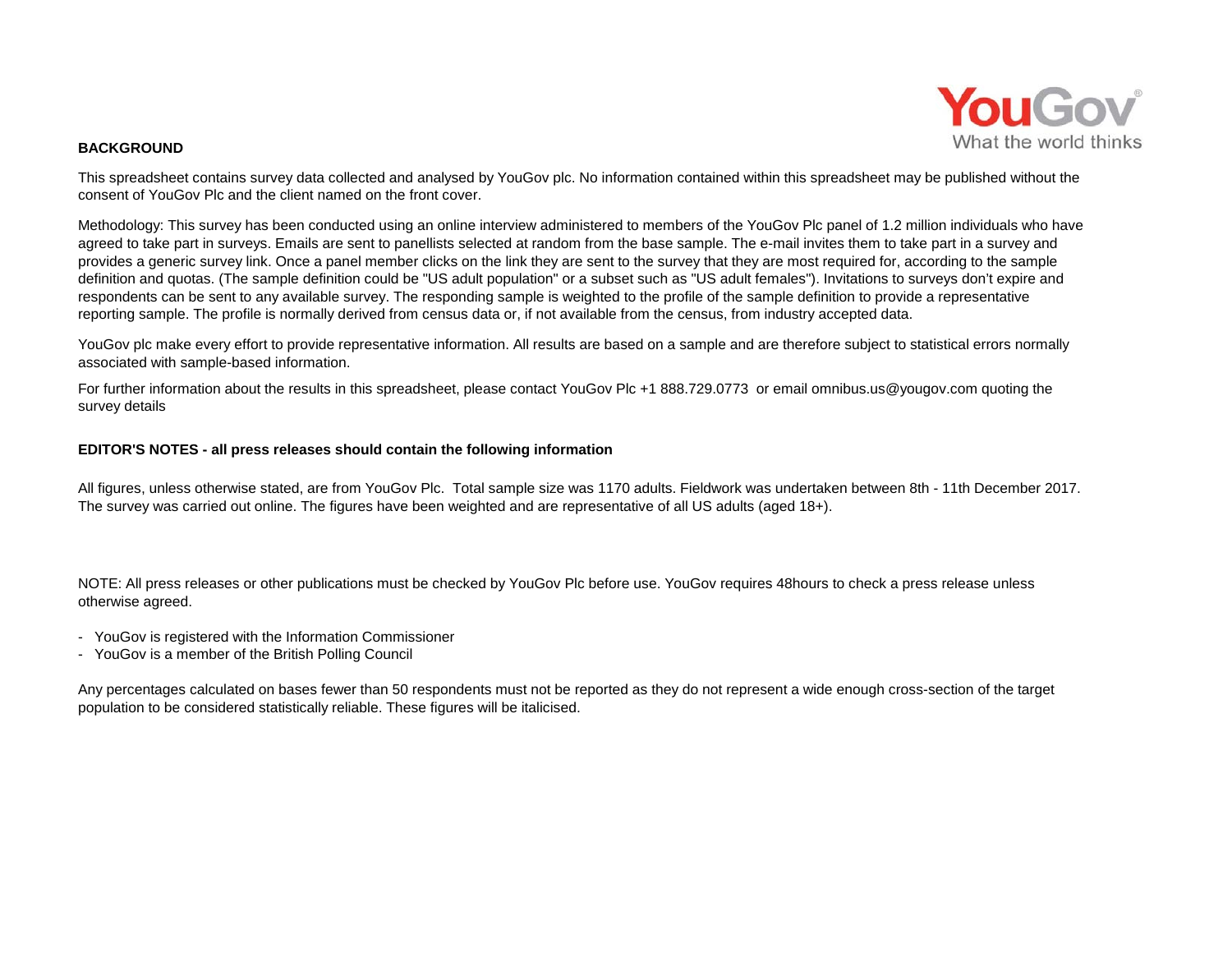#### **New Year Survey**

**US\_nat Sample: 8th - 11th December 2017**



|       |              | Gender |          | Age      |       |           |                | Region |      |       |       | Race     |             |
|-------|--------------|--------|----------|----------|-------|-----------|----------------|--------|------|-------|-------|----------|-------------|
| Total | Male         | Female | 18 to 34 | 35 to 54 | $55+$ | Northeast | <b>Midwest</b> | South  | West | White | Black | Hispanic | Other (NET) |
|       | $\mathbf{r}$ | в      | С        | D        |       |           | G              | н      |      |       | ĸ     |          | М           |

Do you expect that each of the following areas of your life<br>will get better or worse in 2018 than they are now, or do you<br>expect them to remain the same? Please select one option<br>on each row. - Your love life

| Unweighted base            | 1170 | 521 | 649          | 305 | 388 | 477 | 219 | 261 | 431 | 259 | 837 | 116       | 142       | 75        |
|----------------------------|------|-----|--------------|-----|-----|-----|-----|-----|-----|-----|-----|-----------|-----------|-----------|
| <b>Base: All US adults</b> | 1159 | 575 | 584          | 365 | 380 | 414 | 219 | 263 | 422 | 255 | 764 | 136       | 181       | 78        |
| Get much better            | 18%  | 19% | 17%          | 28% | 18% | 10% | 17% | 15% | 22% | 16% | 15% | 25%       | 25%       | 28%       |
|                            |      |     |              | D.E | Е   |     |     |     |     |     |     | J         | J         | $1 +$     |
| Get somewhat better        | 14%  | 16% | 13%          | 17% | 18% | 9%  | 17% | 15% | 12% | 17% | 13% | 15%       | 20%       | 19%       |
|                            |      |     |              |     | E   |     |     |     |     |     |     | $\bullet$ | $\bullet$ | $\ddot{}$ |
| Remain the same            | 61%  | 57% | 64%          | 45% | 58% | 77% | 59% | 62% | 61% | 61% | 67% | 56%       | 46%       | 47%       |
|                            |      |     | $\mathsf{A}$ |     | С   | C.D |     |     |     |     | L.M | $\bullet$ | $\bullet$ | ۰         |
| Get somewhat worse         | 3%   | 4%  | 2%           | 5%  | 3%  | 2%  | 3%  | 5%  | 2%  | 3%  | 3%  | 3%        | 6%        | 2%        |
|                            |      |     |              |     |     |     |     |     |     |     |     |           | $\bullet$ |           |
| Get much worse             | 3%   | 3%  | 4%           | 6%  | 3%  | 2%  | 4%  | 3%  | 3%  | 5%  | 4%  | 2%        | 3%        | 4%        |
|                            |      |     |              |     |     |     |     |     |     |     |     | $\bullet$ | $\bullet$ | ۰         |

| Unweighted base            | 1170 | 521 | 649 | 305 | 388          | 477 | 219 | 261 | 431 | 259 | 837   | 116       | 142       | 75            |
|----------------------------|------|-----|-----|-----|--------------|-----|-----|-----|-----|-----|-------|-----------|-----------|---------------|
| <b>Base: All US adults</b> | 1159 | 575 | 584 | 365 | 380          | 414 | 219 | 263 | 422 | 255 | 764   | 136       | 181       | 78            |
| Get much better            | 15%  | 15% | 14% | 24% | 16%          | 5%  | 13% | 10% | 17% | 16% | 9%    | 33%       | 18%       | 26%           |
|                            |      |     |     | D.E | Е            |     |     |     | G   |     |       | $J.L^*$   | $J^*$     | $1*$<br>J     |
| Get somewhat better        | 18%  | 19% | 17% | 25% | 19%          | 10% | 14% | 21% | 16% | 21% | 18%   | 11%       | 22%       | 20%           |
|                            |      |     |     | E.  | E            |     |     |     |     |     |       | $\bullet$ |           | $\cdot$       |
| Remain the same            | 61%  | 58% | 64% | 45% | 58%          | 78% | 67% | 61% | 60% | 58% | 67%   | 51%       | 52%       | 48%           |
|                            |      |     |     |     | $\mathsf{C}$ | C.D |     |     |     |     | K.L.M | $\bullet$ |           | $\bullet$     |
| Get somewhat worse         | 3%   | 5%  | 2%  | 3%  | 4%           | 4%  | 2%  | 3%  | 3%  | 4%  | 3%    | 2%        | 4%        | 4%            |
|                            |      | B   |     |     |              |     |     |     |     |     |       |           |           | $\bullet$     |
| Get much worse             | 3%   | 4%  | 3%  | 3%  | 3%           | 3%  | 4%  | 4%  | 4%  | 1%  | 3%    | 3%        | 4%        | 2%            |
|                            |      |     |     |     |              |     |     |     |     |     |       | $\bullet$ | $\bullet$ | $\rightarrow$ |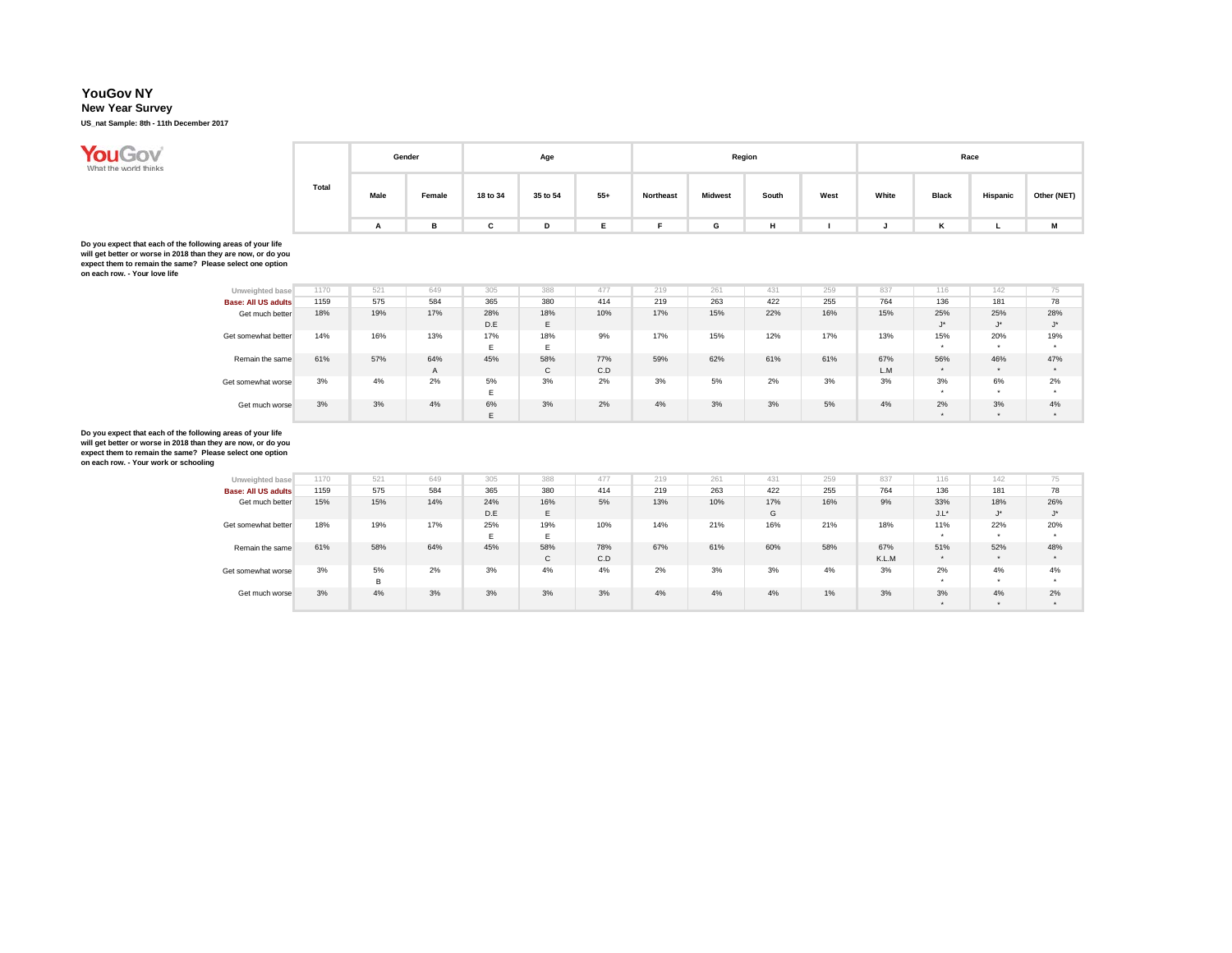#### **New Year Survey**

**US\_nat Sample: 8th - 11th December 2017**



|       |                                   |                         | Education |                  |                |           |                 | <b>Marital Status</b> |                      |                                    |
|-------|-----------------------------------|-------------------------|-----------|------------------|----------------|-----------|-----------------|-----------------------|----------------------|------------------------------------|
| Total | No HS, High<br>school<br>graduate | Some college,<br>2-year | 4-year    | <b>Post Grad</b> | <b>Married</b> | Separated | <b>Divorced</b> | Widowed               | <b>Never married</b> | Domestic /<br>civil<br>partnership |
|       | N                                 | ο                       | D         |                  | R              |           |                 |                       | v                    | W                                  |

Do you expect that each of the following areas of your life<br>will get better or worse in 2018 than they are now, or do you<br>expect them to remain the same? Please select one option<br>on each row. - Your love life

| Unweighted base     | 1170 | 431 | 382 | 229 | 128 | 576        | 18           | 128      | 45               | 358      | 44        |
|---------------------|------|-----|-----|-----|-----|------------|--------------|----------|------------------|----------|-----------|
| Base: All US adults | 1159 | 487 | 367 | 197 | 108 | 525        | 24           | 117      | 43               | 409      | 41        |
| Get much better     | 18%  | 18% | 18% | 17% | 19% | 19%        | 12%<br>$***$ | 17%      | 16%<br>$\bullet$ | 17%      | 29%       |
| Get somewhat better | 14%  | 14% | 15% | 16% | 13% | 13%        | 15%<br>$***$ | 15%<br>U | 2%<br>$\bullet$  | 18%<br>U | 15%<br>U* |
| Remain the same     | 61%  | 60% | 61% | 62% | 66% | 65%<br>V.W | 63%<br>$***$ | 63%      | 73%<br>W*        | 56%      | 48%       |
| Get somewhat worse  | 3%   | 4%  | 3%  | 2%  | 1%  | 2%         | 7%<br>$***$  | 2%       | 5%<br>$\bullet$  | 5%<br>R  | 2%        |
| Get much worse      | 3%   | 4%  | 4%  | 3%  | 1%  | 2%         | 3%<br>$***$  | 3%       | 4%<br>$\bullet$  | 5%<br>R  | 6%        |

| Unweighted base            | 1170 | 431 | 382 | 229 | 128 | 576    | 18    | 128 | 45        | 358 | 44    |
|----------------------------|------|-----|-----|-----|-----|--------|-------|-----|-----------|-----|-------|
| <b>Base: All US adults</b> | 1159 | 487 | 367 | 197 | 108 | 525    | 24    | 117 | 43        | 409 | 41    |
| Get much better            | 15%  | 12% | 17% | 17% | 15% | 11%    | 6%    | 18% | 2%        | 19% | 13%   |
|                            |      |     |     |     |     |        | $***$ | U   | ۰         | R.U |       |
| Get somewhat better        | 18%  | 14% | 18% | 24% | 24% | 17%    | 16%   | 16% | 11%       | 19% | 23%   |
|                            |      |     |     | N   | N   |        | $+ +$ |     | $\bullet$ |     |       |
| Remain the same            | 61%  | 67% | 59% | 52% | 57% | 65%    | 59%   | 62% | 76%       | 55% | 55%   |
|                            |      | O.P |     |     |     | $\vee$ | $***$ |     | $V^*$     |     |       |
| Get somewhat worse         | 3%   | 3%  | 3%  | 5%  | 2%  | 4%     | 7%    | 1%  | 2%        | 3%  | 2%    |
|                            |      |     |     |     |     |        | $***$ |     | $\bullet$ |     |       |
| Get much worse             | 3%   | 4%  | 3%  | 3%  | 3%  | 2%     | 12%   | 3%  | 10%       | 3%  | 8%    |
|                            |      |     |     |     |     |        | $***$ |     | $R^*$     |     | $R^*$ |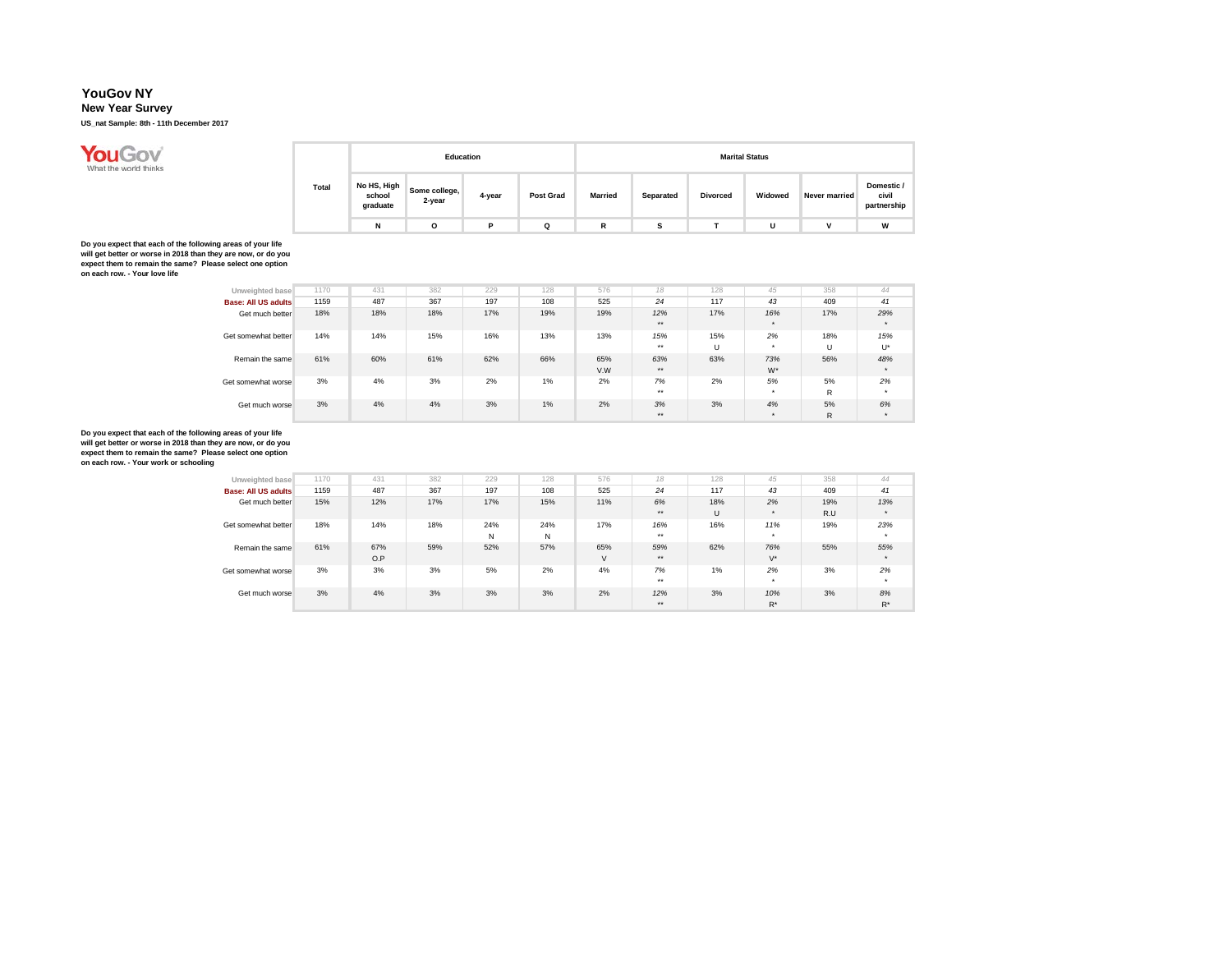#### **New Year Survey**

**US\_nat Sample: 8th - 11th December 2017**



|       |     | Children under the age of 18 |             | Income         |        |                      |
|-------|-----|------------------------------|-------------|----------------|--------|----------------------|
| Total | Yes | No                           | Under \$40k | \$40k to \$80k | \$80k+ | Prefer not to<br>say |
|       | x   | v                            | 7           | AA             | AB     | AC                   |

Do you expect that each of the following areas of your life<br>will get better or worse in 2018 than they are now, or do you<br>expect them to remain the same? Please select one option<br>on each row. - Your love life

| Unweighted base     | 1170 | 284      | 885      | 417         | 322 | 265 | 166 |
|---------------------|------|----------|----------|-------------|-----|-----|-----|
| Base: All US adults | 1159 | 287      | 872      | 442         | 315 | 234 | 168 |
| Get much better     | 18%  | 30%<br>Y | 14%      | 19%         | 19% | 16% | 18% |
| Get somewhat better | 14%  | 17%      | 14%      | 14%         | 14% | 15% | 14% |
| Remain the same     | 61%  | 42%      | 67%<br>X | 58%         | 62% | 65% | 60% |
| Get somewhat worse  | 3%   | 5%<br>Y  | 2%       | 2%          | 4%  | 3%  | 4%  |
| Get much worse      | 3%   | 6%<br>Y  | 3%       | 6%<br>AA.AB | 1%  | 2%  | 3%  |

| Unweighted base            | 1170 | 284                 | 885             | 417      | 322       | 265        | 166      |
|----------------------------|------|---------------------|-----------------|----------|-----------|------------|----------|
| <b>Base: All US adults</b> | 1159 | 287                 | 872             | 442      | 315       | 234        | 168      |
| Get much better            | 15%  | 19%<br>Y            | 13%             | 14%      | 15%       | 12%        | 19%      |
| Get somewhat better        | 18%  | 27%<br>$\checkmark$ | 15%             | 17%      | 17%       | 23%<br>AC. | 14%      |
| Remain the same            | 61%  | 48%                 | 65%<br>$\times$ | 62%      | 65%<br>AB | 55%        | 61%<br>A |
| Get somewhat worse         | 3%   | 2%                  | 4%              | 2%       | 3%        | 8%<br>Z.AA | 3%       |
| Get much worse             | 3%   | 3%                  | 3%              | 5%<br>AA | 1%        | 3%         | 4%       |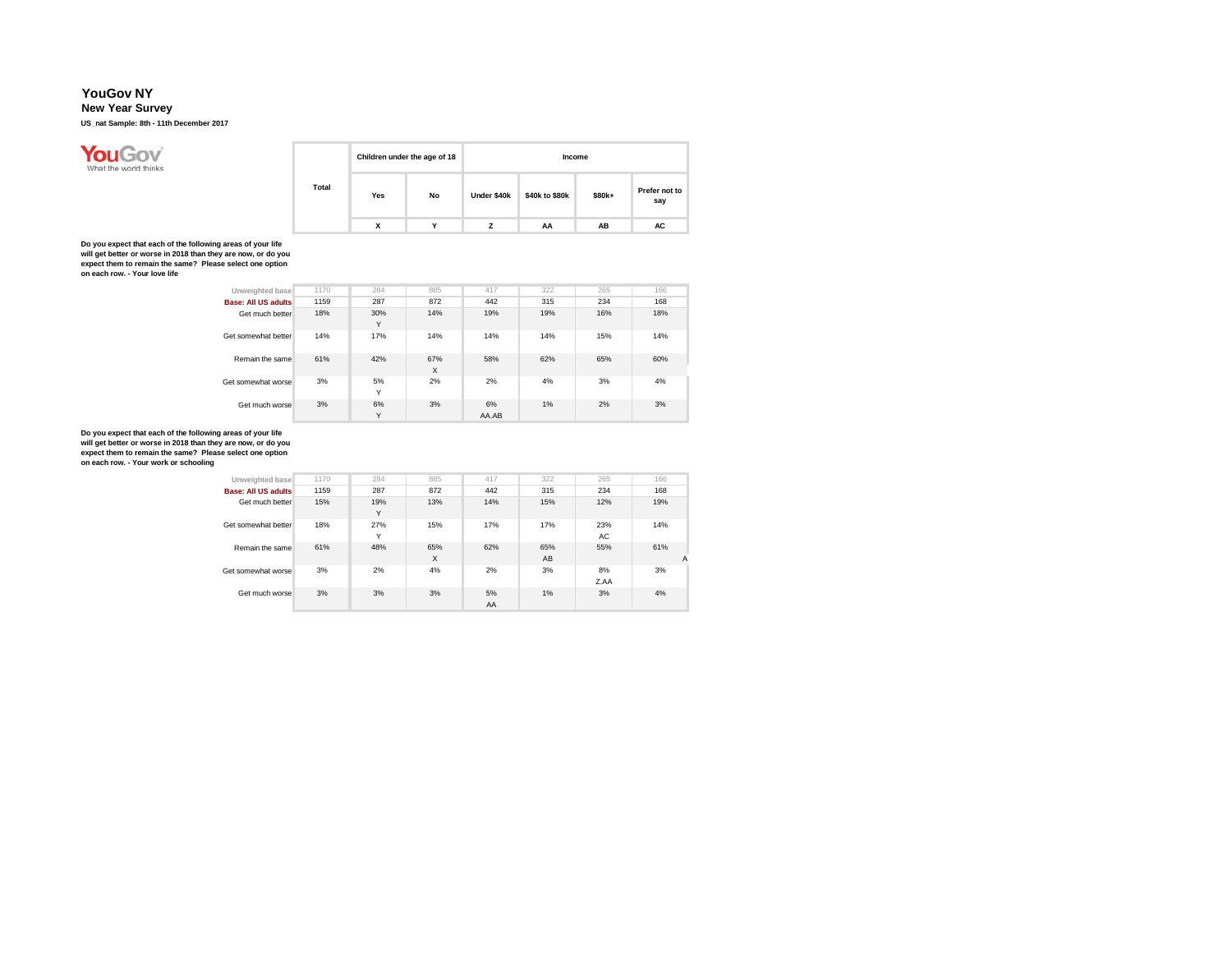### **New Year Survey**

**US\_nat Sample: 8th - 11th December 2017**

# **You Gov**

|       |          |         |          |         |                |           | Social networks membership |           |           |           |       |            |      |
|-------|----------|---------|----------|---------|----------------|-----------|----------------------------|-----------|-----------|-----------|-------|------------|------|
| Total | Facebook | Twitter | LinkedIn | Google+ | <b>MySpace</b> | Pinterest | Tumblr                     | Instagram | Snapchat  | Periscope | Other | Don't know | None |
|       | AD       | AE      | AF       | AG      | AH             | AI        | AJ                         | AK        | <b>AL</b> | AM        | AN    | AO         | AP   |

Do you expect that each of the following areas of your life<br>will get better or worse in 2018 than they are now, or do you<br>expect them to remain the same? Please select one option<br>on each row. - Your love life

| Unweighted base            | 1170 | 934                                       | 414 | 322 | 287 | 64                         | 323            | 94      | 352      | 204                           | 24                       | 22     |        | 133                  |
|----------------------------|------|-------------------------------------------|-----|-----|-----|----------------------------|----------------|---------|----------|-------------------------------|--------------------------|--------|--------|----------------------|
| <b>Base: All US adults</b> | 1159 | 925                                       | 421 | 305 | 301 | 64                         | 311            | 100     | 366      | 220                           | 22                       | 21     | 10     | 126                  |
| Get much better            | 18%  | 20%                                       | 22% | 19% | 27% | 36%                        | 19%            | 26%     | 29%      | 34%                           | 23%                      | 28%    | 11%    | 9%                   |
|                            |      | AP                                        | AP  | AP  |     | AD.AF.AI.AP AD.AE.AF.AI.AP | AP             | $AP^*$  |          | AD.AE.AF.AI.AP AD.AE.AF.AI.AP | $***$                    | $***$  | **     |                      |
| Get somewhat better        | 14%  | 15%                                       | 14% | 16% | 19% | 11%                        | 15%            | 16%     | 16%      | 15%                           | 14%                      | 17%    | $\sim$ | 9%                   |
|                            |      |                                           |     |     | AP  | $\bullet$                  |                |         |          |                               | $***$                    | $***$  | $***$  |                      |
| Remain the same            | 61%  | 58%                                       | 57% | 63% | 46% | 36%                        | 60%            | 46%     | 47%      | 42%                           | 59%                      | 54%    | 81%    | 77%                  |
|                            |      | AG.AH.AJ.AK.AL AG.AH.AK.AL AG.AH.AJ.AK.AL |     |     |     | $\bullet$                  | AG.AH.AJ.AK.AL | $\cdot$ |          |                               | **                       | **     | **     | AF.AG.AH.AI.AJ.AK.AL |
| Get somewhat worse         | 3%   | 3%                                        | 2%  | 2%  | 3%  | 5%                         | 4%             | 6%      | 3%       | 3%                            | $\overline{\phantom{a}}$ | $\sim$ | 8%     | 1%                   |
|                            |      |                                           |     |     |     | $\bullet$                  |                |         |          |                               | $+ +$                    | $+ +$  | $***$  |                      |
| Get much worse             | 3%   | 3%                                        | 4%  | 1%  | 4%  | 12%                        | 3%             | 6%      | 5%       | 6%                            | 4%                       | $\sim$ | $\sim$ | 4%                   |
|                            |      | AF                                        | AF  |     | AF  | D.AE.AF.AG.AI.A            | AF             | AF*     | AD.AF.AI | AD.AF.AI                      | **                       | **     | **     | AF                   |

| Unweighted base            | 1170 | 934             | 414   | 322   | 287         | 64        | 323         | 94      | 352         | 204            | 24    | 22                       |                          | 133                   |
|----------------------------|------|-----------------|-------|-------|-------------|-----------|-------------|---------|-------------|----------------|-------|--------------------------|--------------------------|-----------------------|
| <b>Base: All US adults</b> | 1159 | 925             | 421   | 305   | 301         | 64        | 311         | 100     | 366         | 220            | 22    | 21                       | 10                       | 126                   |
| Get much better            | 15%  | 17%             | 19%   | 17%   | 24%         | 22%       | 17%         | 20%     | 23%         | 25%            | 15%   | 24%                      | 11%                      | 5%                    |
|                            |      | AP              | AP    | AP    | AD.AF.AI.AP | AP*       | AP          | $AP^*$  | AD.AF.AI.AP | AD.AE.AF.AI.AP | **    | **                       | **                       |                       |
| Get somewhat better        | 18%  | 19%             | 23%   | 24%   | 22%         | 21%       | 22%         | 31%     | 24%         | 29%            | 31%   | 24%                      | 10%                      | 8%                    |
|                            |      | AP              | AD.AP | AD.AP | AP          | AP*       | AP          | AD.AP*  | AD.AP       | AD.AE.AI.AP    | $+ +$ | $***$                    | $***$                    |                       |
| Remain the same            | 61%  | 59%             | 52%   | 54%   | 47%         | 49%       | 56%         | 42%     | 47%         | 39%            | 47%   | 48%                      | 71%                      | 78%                   |
|                            |      | E.AF.AG.AJ.AK./ | AK.AL | AL.   |             |           | AG.AJ.AK.AL | $\cdot$ | <b>AL</b>   |                | **    | $***$                    | **                       | .AF.AG.AH.AI.AJ.AK.AL |
| Get somewhat worse         | 3%   | 3%              | 2%    | 4%    | 3%          | 3%        | 4%          | 2%      | 2%          | 3%             | 3%    | 4%                       | 8%                       | 3%                    |
|                            |      |                 |       |       |             | $\bullet$ |             |         |             |                | $+ +$ | $+ +$                    | $***$                    |                       |
| Get much worse             | 3%   | 3%              | 4%    | 2%    | 4%          | 6%        | 2%          | 5%      | 3%          | 3%             | 4%    | $\overline{\phantom{a}}$ | $\overline{\phantom{a}}$ | 7%                    |
|                            |      |                 | AF    |       |             | $\cdot$   |             | ٠       |             |                | **    | **                       | **                       | AD.AF.AI              |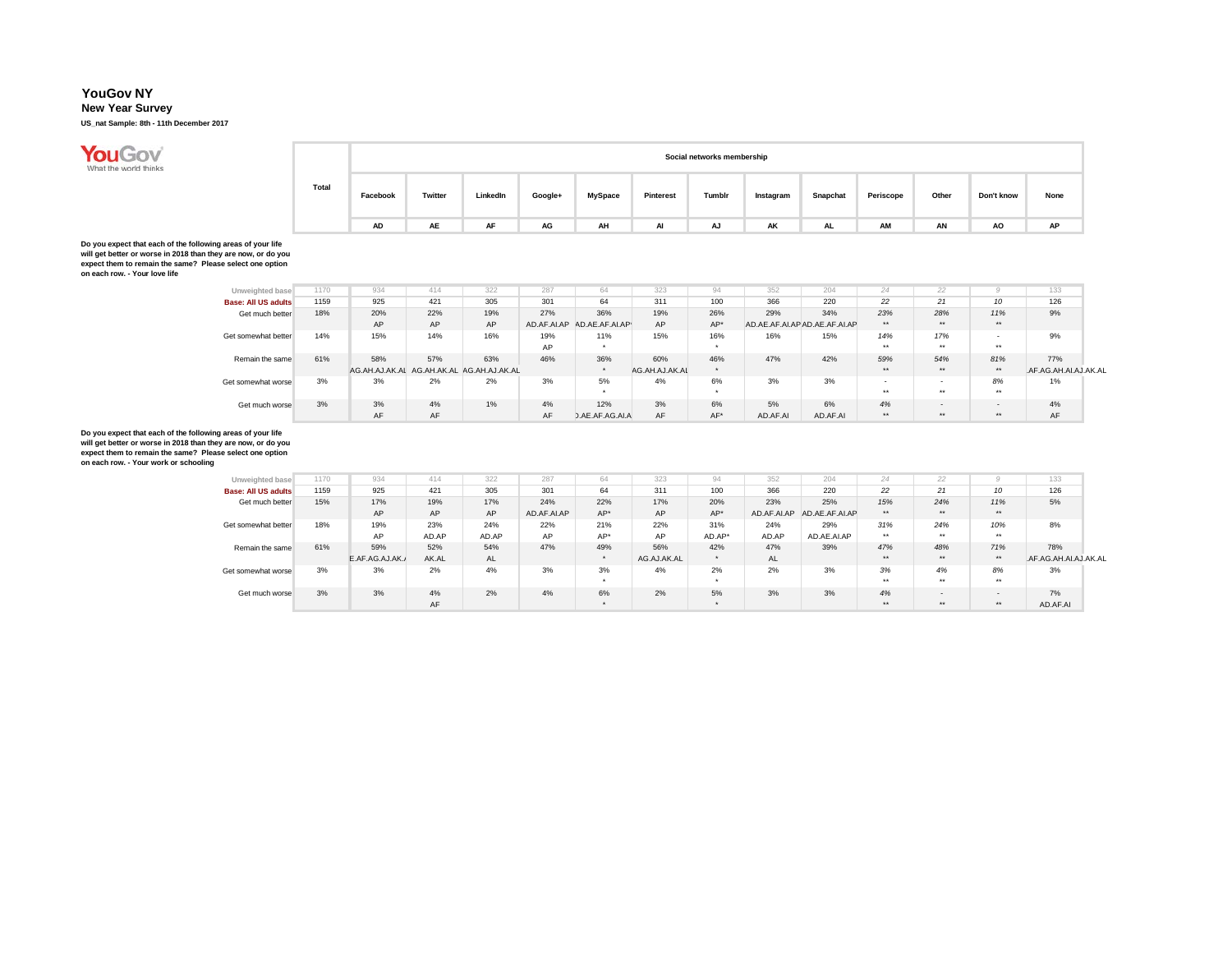### **New Year Survey**

**US\_nat Sample: 8th - 11th December 2017**



|       |      | Gender |          | Age      |       |                  |                | Region |      |       |              | Race            |             |
|-------|------|--------|----------|----------|-------|------------------|----------------|--------|------|-------|--------------|-----------------|-------------|
| Total | Male | Female | 18 to 34 | 35 to 54 | $55+$ | <b>Northeast</b> | <b>Midwest</b> | South  | West | White | <b>Black</b> | <b>Hispanic</b> | Other (NET) |

Do you expect that each of the following areas of your life<br>will get better or worse in 2018 than they are now, or do you<br>expect them to remain the same? Please select one option<br>on each row. - Your relationship with your

| Unweighted base            | 1170 | 521 | 649 | 305 | 388 | 477   | 219 | 261 | 431 | 259 | 837 | 116             | 142             | 75                       |
|----------------------------|------|-----|-----|-----|-----|-------|-----|-----|-----|-----|-----|-----------------|-----------------|--------------------------|
| <b>Base: All US adults</b> | 1159 | 575 | 584 | 365 | 380 | 414   | 219 | 263 | 422 | 255 | 764 | 136             | 181             | 78                       |
| Get much better            | 15%  | 16% | 15% | 21% | 14% | 11%   | 15% | 16% | 17% | 11% | 11% | 22%             | 25%             | 19%                      |
|                            |      |     |     | D.E |     |       |     |     |     |     |     | $1*$<br>$\cdot$ | $1*$<br>$\cdot$ |                          |
| Get somewhat better        | 19%  | 18% | 20% | 19% | 18% | 20%   | 17% | 18% | 20% | 21% | 17% | 22%             | 24%             | 20%                      |
|                            |      |     |     |     |     |       |     |     |     |     |     | $\bullet$       | ٠               |                          |
| Remain the same            | 61%  | 62% | 60% | 52% | 64% | 67%   | 62% | 60% | 60% | 64% | 66% | 53%             | 47%             | 58%                      |
|                            |      |     |     |     | C   | C     |     |     |     |     | K.L | $\bullet$       | $\bullet$       | <b>A</b>                 |
| Get somewhat worse         | 3%   | 2%  | 4%  | 6%  | 2%  | 1%    | 4%  | 3%  | 2%  | 4%  | 3%  | 2%              | 3%              | 4%                       |
|                            |      |     |     | D.E |     |       |     |     |     |     |     | $\bullet$       | ٠               |                          |
| Get much worse             | 2%   | 2%  | 2%  | 2%  | 2%  | $1\%$ | 2%  | 3%  | 1%  | 1%  | 2%  | 1%              | 1%              | $\overline{\phantom{a}}$ |
|                            |      |     |     |     |     |       |     |     |     |     |     | $\bullet$       | $\bullet$       |                          |

| Unweighted base            | 1170 | 521 | 649 | 305 | 388 | 477   | 219 | 261 | 431 | 259 | 837   | 116         | 142              | 75        |
|----------------------------|------|-----|-----|-----|-----|-------|-----|-----|-----|-----|-------|-------------|------------------|-----------|
| <b>Base: All US adults</b> | 1159 | 575 | 584 | 365 | 380 | 414   | 219 | 263 | 422 | 255 | 764   | 136         | 181              | 78        |
| Get much better            | 15%  | 14% | 15% | 21% | 16% | 8%    | 13% | 12% | 17% | 14% | 10%   | 28%         | 20%              | 19%       |
|                            |      |     |     | E   | E   |       |     |     |     |     |       | $J^{\star}$ | $1 +$<br>$\cdot$ | $\bullet$ |
| Get somewhat better        | 26%  | 27% | 25% | 30% | 21% | 27%   | 25% | 24% | 28% | 26% | 26%   | 24%         | 25%              | 36%       |
|                            |      |     |     | D   |     |       |     |     |     |     |       | $\cdot$     | $\bullet$        | ۰         |
| Remain the same            | 55%  | 54% | 56% | 43% | 59% | 62%   | 57% | 59% | 50% | 57% | 60%   | 46%         | 46%              | 42%       |
|                            |      |     |     |     | C   | C     |     |     |     |     | K.L.M | $\star$     | $\bullet$        | $\ddot{}$ |
| Get somewhat worse         | 3%   | 2%  | 3%  | 2%  | 2%  | 3%    | 2%  | 3%  | 3%  | 1%  | 2%    | 2%          | 6%               | 2%        |
|                            |      |     |     |     |     |       |     |     |     |     |       | $\bullet$   | $1 +$<br>J       |           |
| Get much worse             | 2%   | 3%  | 1%  | 4%  | 1%  | $1\%$ | 3%  | 2%  | 2%  | 2%  | 2%    | $\sim$      | 3%               | 1%        |
|                            |      |     |     | D.E |     |       |     |     |     |     |       | $\bullet$   | $\bullet$        | $\ddot{}$ |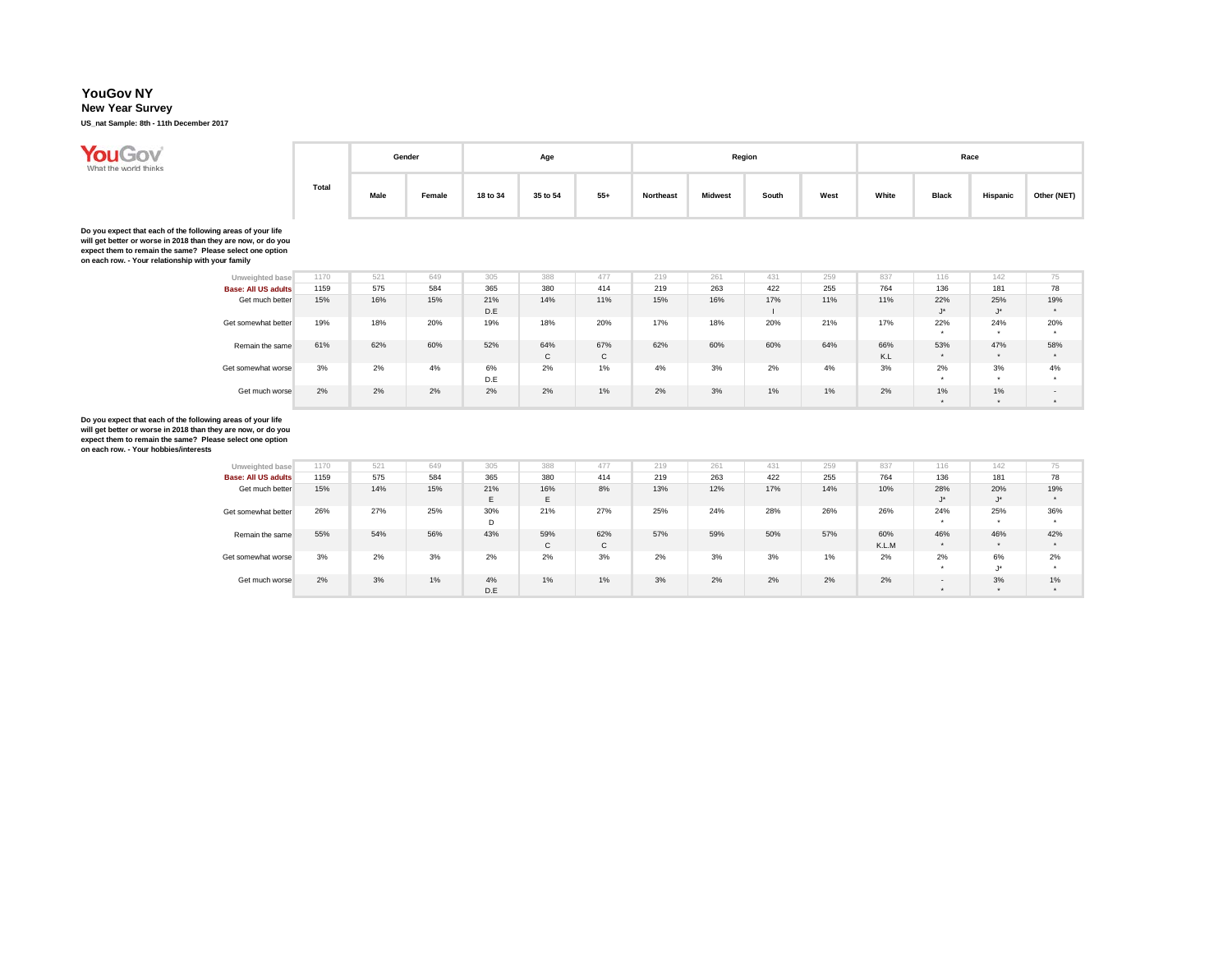**You Gov** 

### **New Year Survey**

**US\_nat Sample: 8th - 11th December 2017**

|       |                                   |                         | Education |                  |                |           |                 | <b>Marital Status</b> |               |                                    |
|-------|-----------------------------------|-------------------------|-----------|------------------|----------------|-----------|-----------------|-----------------------|---------------|------------------------------------|
| Total | No HS, High<br>school<br>graduate | Some college,<br>2-year | 4-year    | <b>Post Grad</b> | <b>Married</b> | Separated | <b>Divorced</b> | Widowed               | Never married | Domestic /<br>civil<br>partnership |

Do you expect that each of the following areas of your life<br>will get better or worse in 2018 than they are now, or do you<br>expect them to remain the same? Please select one option<br>on each row. - Your relationship with your

| Unweighted base            | 1170 | 431 | 382 | 229 | 128        | 576 | 18                                               | 128                      | 45               | 358 | 44                          |
|----------------------------|------|-----|-----|-----|------------|-----|--------------------------------------------------|--------------------------|------------------|-----|-----------------------------|
| <b>Base: All US adults</b> | 1159 | 487 | 367 | 197 | 108        | 525 | 24                                               | 117                      | 43               | 409 | 41                          |
| Get much better            | 15%  | 17% | 15% | 12% | 12%        | 15% | 17%<br>$***$                                     | 15%                      | 17%              | 14% | 22%                         |
| Get somewhat better        | 19%  | 19% | 16% | 21% | 28%<br>N.O | 21% | 12%<br>$***$                                     | 23%                      | 18%<br>$\bullet$ | 17% | 15%<br>$\ddot{\phantom{1}}$ |
| Remain the same            | 61%  | 59% | 65% | 62% | 57%        | 59% | 71%<br>$***$                                     | 60%                      | 57%<br>٠         | 64% | 58%                         |
| Get somewhat worse         | 3%   | 3%  | 3%  | 3%  | 2%         | 3%  | $\overline{\phantom{a}}$<br>$\ddot{\phantom{0}}$ | $\overline{\phantom{a}}$ | 6%<br>$T^*$      | 4%  | 3%<br>۰                     |
| Get much worse             | 2%   | 2%  | 1%  | 2%  | 1%         | 1%  | $\sim$<br>$***$                                  | 3%                       | 2%<br>$\star$    | 2%  | 2%<br>۰                     |

| Unweighted base            | 1170 | 431     | 382 | 229 | 128    | 576    | 18                       | 128 | 45        | 358 | 44        |
|----------------------------|------|---------|-----|-----|--------|--------|--------------------------|-----|-----------|-----|-----------|
| <b>Base: All US adults</b> | 1159 | 487     | 367 | 197 | 108    | 525    | 24                       | 117 | 43        | 409 | 41        |
| Get much better            | 15%  | 15%     | 13% | 17% | 14%    | 15%    | 13%                      | 14% | 11%       | 15% | 16%       |
|                            |      |         |     |     |        |        | $***$                    |     | ۰         |     | $\bullet$ |
| Get somewhat better        | 26%  | 25%     | 27% | 22% | 34%    | 22%    | 22%                      | 24% | 41%       | 31% | 20%       |
|                            |      |         |     |     | P      |        | $***$                    |     | $R.T^*$   | R   | $\cdot$   |
| Remain the same            | 55%  | 54%     | 57% | 55% | 51%    | 58%    | 65%                      | 61% | 44%       | 50% | 56%       |
|                            |      |         |     |     |        |        | $***$                    |     | $\bullet$ |     | $\bullet$ |
| Get somewhat worse         | 3%   | 3%      | 2%  | 3%  | 1%     | 4%     | $\overline{\phantom{a}}$ | 1%  | 2%        | 1%  | 3%        |
|                            |      |         |     |     |        | $\vee$ | $***$                    |     | $\bullet$ |     | $\cdot$   |
| Get much worse             | 2%   | 3%      | 1%  | 3%  | $\sim$ | $1\%$  | $\sim$                   | 1%  | 2%        | 3%  | 4%        |
|                            |      | $\circ$ |     |     |        |        | $***$                    |     | $\bullet$ |     | $\bullet$ |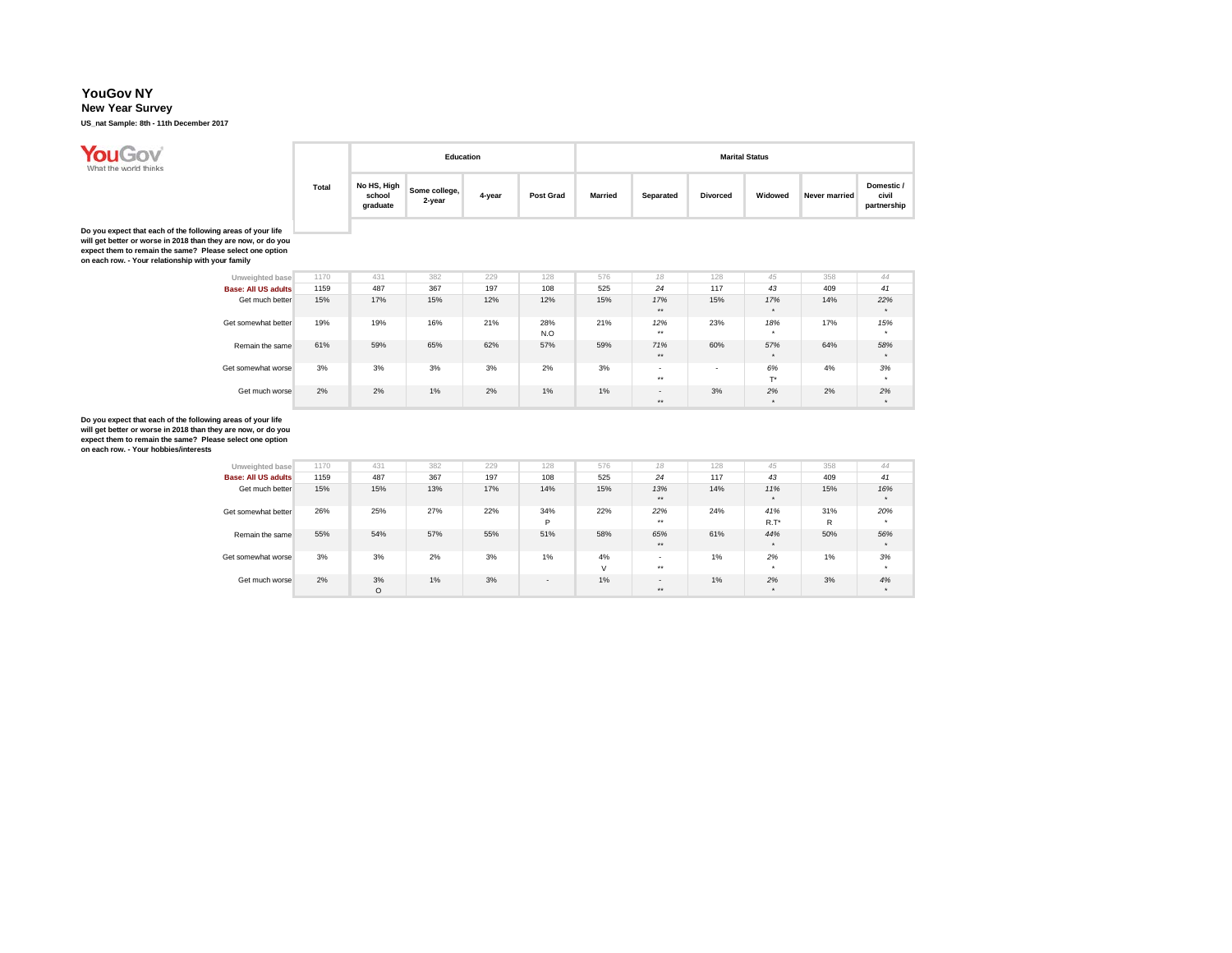### **New Year Survey**

**US\_nat Sample: 8th - 11th December 2017**



|       | Children under the age of 18 |    |             | Income         |        |                      |
|-------|------------------------------|----|-------------|----------------|--------|----------------------|
| Total | Yes                          | No | Under \$40k | \$40k to \$80k | \$80k+ | Prefer not to<br>say |

Do you expect that each of the following areas of your life<br>will get better or worse in 2018 than they are now, or do you<br>expect them to remain the same? Please select one option<br>on each row. - Your relationship with your

| Unweighted base            | 1170 | 284      | 885                 | 417      | 322 | 265      | 166      |
|----------------------------|------|----------|---------------------|----------|-----|----------|----------|
| <b>Base: All US adults</b> | 1159 | 287      | 872                 | 442      | 315 | 234      | 168      |
| Get much better            | 15%  | 22%<br>Y | 13%                 | 17%      | 16% | 12%      | 13%      |
| Get somewhat better        | 19%  | 24%<br>Υ | 18%                 | 20%      | 22% | 18%      | 14%      |
| Remain the same            | 61%  | 48%      | 65%<br>$\mathsf{x}$ | 58%      | 59% | 67%<br>Z | 65%      |
| Get somewhat worse         | 3%   | 4%       | 3%                  | 4%<br>AB | 2%  | 1%       | 5%<br>AB |
| Get much worse             | 2%   | 2%       | 1%                  | 2%       | 1%  | 2%       | 2%       |

| Unweighted base            | 1170 | 284      | 885      | 417 | 322 | 265 | 166 |
|----------------------------|------|----------|----------|-----|-----|-----|-----|
| <b>Base: All US adults</b> | 1159 | 287      | 872      | 442 | 315 | 234 | 168 |
| Get much better            | 15%  | 22%<br>Y | 12%      | 16% | 16% | 13% | 10% |
| Get somewhat better        | 26%  | 27%      | 26%      | 25% | 26% | 26% | 30% |
| Remain the same            | 55%  | 44%      | 59%<br>X | 55% | 53% | 57% | 57% |
| Get somewhat worse         | 3%   | 3%       | 2%       | 2%  | 4%  | 3%  | 1%  |
| Get much worse             | 2%   | 3%       | 2%       | 3%  | 2%  | 1%  | 2%  |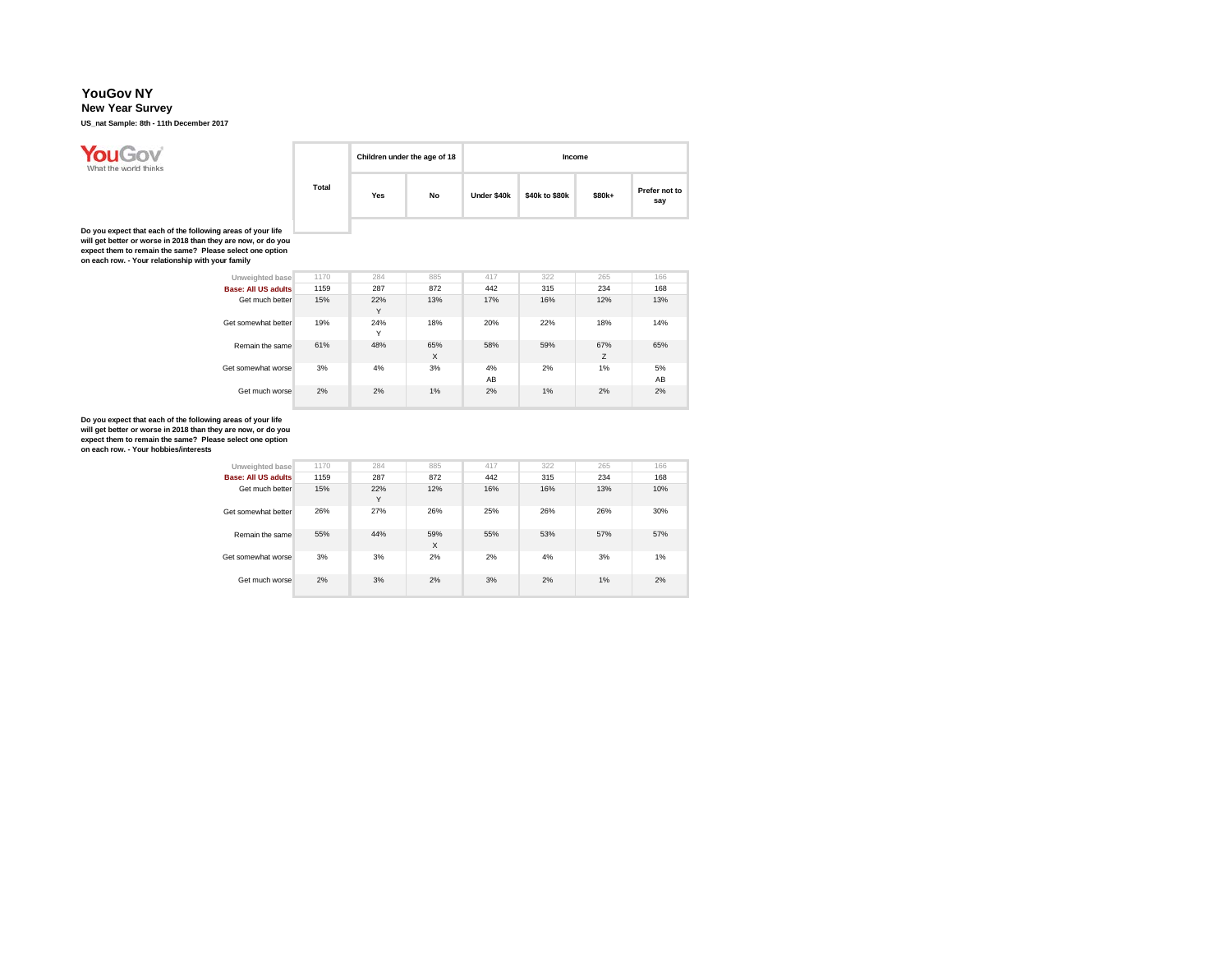**New Year Survey**

**US\_nat Sample: 8th - 11th December 2017**



|       |          |         |          |         |         |                  | Social networks membership |           |          |           |       |            |      |
|-------|----------|---------|----------|---------|---------|------------------|----------------------------|-----------|----------|-----------|-------|------------|------|
| Total | Facebook | Twitter | LinkedIn | Google+ | MySpace | <b>Pinterest</b> | Tumblr                     | Instagram | Snapchat | Periscope | Other | Don't know | None |

Do you expect that each of the following areas of your life<br>will get better or worse in 2018 than they are now, or do you<br>expect them to remain the same? Please select one option<br>on each row. - Your relationship with your

| Unweighted base            | 1170 | 934      | 414   | 322                     | 287            | 64        | 323         | 94           | 352 | 204                           | 24                       | 22               |     | 133               |
|----------------------------|------|----------|-------|-------------------------|----------------|-----------|-------------|--------------|-----|-------------------------------|--------------------------|------------------|-----|-------------------|
| <b>Base: All US adults</b> | 1159 | 925      | 421   | 305                     | 301            | 64        | 311         | 100          | 366 | 220                           | 22                       | 21               | 10  | 126               |
| Get much better            | 15%  | 16%      | 17%   | 11%                     | 22%            | 21%       | 14%         | 17%          | 21% | 24%                           | 19%                      | 36%              | 11% | 10%               |
|                            |      | AF       | AF    |                         | AD.AE.AF.AI.AP | AF*       |             |              |     | AD.AE.AF.AI.AP AD.AE.AF.AI.AP | **                       | $***$            | **  |                   |
| Get somewhat better        | 19%  | 20%      | 22%   | 21%                     | 21%            | 25%       | 19%         | 21%          | 22% | 24%                           | 14%                      | 6%               | 18% | 13%               |
|                            |      |          | AP    |                         |                | AP*       |             |              | AP  | AP                            | **                       | $\bullet\bullet$ | **  |                   |
| Remain the same            | 61%  | 59%      | 58%   | 65%                     | 52%            | 47%       | 63%         | 54%          | 52% | 47%                           | 59%                      | 54%              | 63% | 72%               |
|                            |      | AG.AK.AL | AK.AL | <b>J.AE.AG.AH.AK.AL</b> |                | $\bullet$ | AG.AH.AK.AL | ٠            |     |                               | **                       | $**$             | **  | AE.AG.AH.AJ.AK.AL |
| Get somewhat worse         | 3%   | 3%       | 3%    | 3%                      | 3%             | 4%        | 4%          | 8%           | 5%  | 4%                            | 8%                       | 4%               |     | 2%                |
|                            |      |          |       |                         |                | $\bullet$ |             | AD.AE.AF.AG* | AE  |                               | **                       | $\bullet\bullet$ | **  |                   |
| Get much worse             | 2%   | 1%       | 1%    | 1%                      | 2%             | 3%        | 0%          | $1\%$        | 1%  | 1%                            | $\overline{\phantom{a}}$ | $\sim$           | 8%  | 4%                |
|                            |      |          |       |                         |                | Al*       |             | ٠            |     |                               | **                       | **               | **  | AI.AK             |

| Unweighted base            | 1170 | 934         | 414   | 322   | 287      | 64                | 323      | 94        | 352   | 204      | 24    | 22                       |          | 133                  |
|----------------------------|------|-------------|-------|-------|----------|-------------------|----------|-----------|-------|----------|-------|--------------------------|----------|----------------------|
| <b>Base: All US adults</b> | 1159 | 925         | 421   | 305   | 301      | 64                | 311      | 100       | 366   | 220      | 22    | 21                       | 10       | 126                  |
| Get much better            | 15%  | 16%         | 20%   | 17%   | 24%      | 29%               | 20%      | 25%       | 21%   | 24%      | 30%   | 4%                       | 11%      | 6%                   |
|                            |      | AP          | AD.AP | AP    | AD.AF.AP | AD.AF.AP*         | AD.AP    | AD.AP*    | AD.AP | AD.AF.AP | **    | $***$                    | **       |                      |
| Get somewhat better        | 26%  | 26%         | 26%   | 29%   | 27%      | 19%               | 23%      | 26%       | 28%   | 30%      | 19%   | 29%                      | 9%       | 24%                  |
|                            |      |             |       | AI    |          | $\bullet$         |          | $\cdot$   | AI    |          | $***$ | $***$                    | $***$    |                      |
| Remain the same            | 55%  | 53%         | 49%   | 51%   | 42%      | 42%               | 53%      | 44%       | 46%   | 42%      | 44%   | 67%                      | 72%      | 65%                  |
|                            |      | AE.AG.AK.AL | AG    | AG.AL |          | $\bullet$         | AG.AK.AL | $\bullet$ |       |          | **    | **                       | **       | AF.AG.AH.AI.AJ.AK.AL |
| Get somewhat worse         | 3%   | 2%          | 4%    | 2%    | 2%       | 3%                | 2%       | 3%        | 3%    | 2%       | 3%    | $\overline{\phantom{a}}$ | 8%       | 2%                   |
|                            |      |             |       |       |          | $\bullet$         |          | $\cdot$   |       |          | $+ +$ | $***$                    | the con- |                      |
| Get much worse             | 2%   | 2%          | 3%    | 1%    | 4%       | 8%                | 1%       | 2%        | 3%    | 2%       | 4%    | $\sim$                   | $\sim$   | 3%                   |
|                            |      | AF          | AF    |       | AF.AI    | D.AE.AF.AI.AK.AL* |          |           | AF    |          | **    | **                       | **       |                      |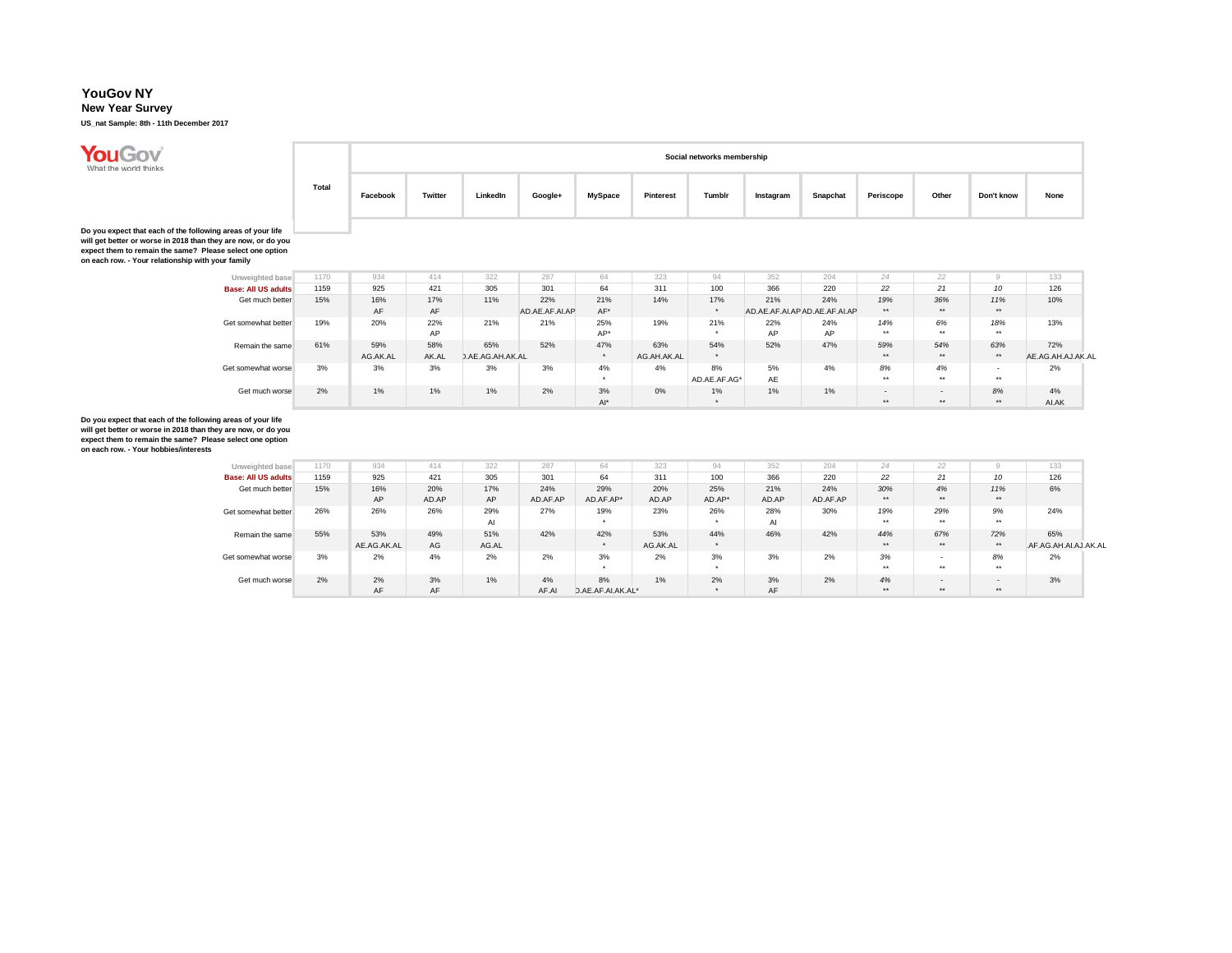### **New Year Survey**

**US\_nat Sample: 8th - 11th December 2017**



|       |      | Gender |          | Age      |       |           |                | Region |      |       |              | Race            |             |
|-------|------|--------|----------|----------|-------|-----------|----------------|--------|------|-------|--------------|-----------------|-------------|
| Total | Male | Female | 18 to 34 | 35 to 54 | $55+$ | Northeast | <b>Midwest</b> | South  | West | White | <b>Black</b> | <b>Hispanic</b> | Other (NET) |

Do you expect that each of the following areas of your life<br>will get better or worse in 2018 than they are now, or do you<br>expect them to remain the same? Please select one option<br>on each row. - Your relationship with your

| Unweighted base            | 1170 | 521 | 649 | 305            | 388          | 477   | 219 | 261 | 431 | 259 | 837 | 116                      | 142              | 75    |
|----------------------------|------|-----|-----|----------------|--------------|-------|-----|-----|-----|-----|-----|--------------------------|------------------|-------|
| <b>Base: All US adults</b> | 1159 | 575 | 584 | 365            | 380          | 414   | 219 | 263 | 422 | 255 | 764 | 136                      | 181              | 78    |
| Get much better            | 12%  | 12% | 12% | 20%            | 10%          | 7%    | 14% | 11% | 13% | 9%  | 9%  | 21%                      | 16%              | 18%   |
|                            |      |     |     | D.E            |              |       |     |     |     |     |     | $1 +$<br>J               | $1 +$<br>$\cdot$ | $1 +$ |
| Get somewhat better        | 21%  | 23% | 19% | 25%            | 21%          | 17%   | 17% | 23% | 18% | 27% | 20% | 17%                      | 26%              | 26%   |
|                            |      |     |     | -<br>ь.        |              |       |     |     |     | F.H |     | <b>A</b>                 | ٠                |       |
| Remain the same            | 63%  | 60% | 66% | 47%            | 66%          | 74%   | 63% | 60% | 66% | 59% | 67% | 59%                      | 53%              | 48%   |
|                            |      |     |     |                | $\mathsf{C}$ | C.D   |     |     |     |     | L.M | $\bullet$                | $\bullet$        |       |
| Get somewhat worse         | 3%   | 4%  | 2%  | 6%             | 2%           | $1\%$ | 5%  | 4%  | 2%  | 4%  | 3%  | 3%                       | 4%               | 5%    |
|                            |      |     |     | D.E            |              |       |     |     |     |     |     | $\bullet$                | ٠                |       |
| Get much worse             | 1%   | 2%  | 1%  | 3%             | $1\%$        | 0%    | 2%  | 2%  | 1%  | 1%  | 2%  | $\overline{\phantom{a}}$ | 1%               | 2%    |
|                            |      |     |     | $\blacksquare$ |              |       |     |     |     |     |     |                          | $\bullet$        |       |

| Unweighted base            | 1170 | 521 | 649 | 305 | 388 | 477         | 219 | 261 | 431 | 259 | 837 | 116         | 142              | 75           |
|----------------------------|------|-----|-----|-----|-----|-------------|-----|-----|-----|-----|-----|-------------|------------------|--------------|
| <b>Base: All US adults</b> | 1159 | 575 | 584 | 365 | 380 | 414         | 219 | 263 | 422 | 255 | 764 | 136         | 181              | 78           |
| Get much better            | 16%  | 17% | 15% | 25% | 14% | 9%          | 12% | 14% | 19% | 14% | 10% | 31%         | 22%              | 24%          |
|                            |      |     |     | D.E | E   |             |     |     |     |     |     | $J^{\star}$ | $1 +$<br>$\cdot$ | $1 + 1$<br>J |
| Get somewhat better        | 31%  | 34% | 29% | 30% | 35% | 28%         | 32% | 28% | 31% | 35% | 31% | 32%         | 29%              | 38%          |
|                            |      |     |     |     |     |             |     |     |     |     |     | $\bullet$   | $\bullet$        | ۰            |
| Remain the same            | 39%  | 37% | 41% | 33% | 38% | 46%         | 39% | 41% | 38% | 39% | 42% | 30%         | 37%              | 33%          |
|                            |      |     |     |     |     | C.D         |     |     |     |     | K   | $\bullet$   | $\bullet$        | $\ddot{}$    |
| Get somewhat worse         | 10%  | 8%  | 11% | 7%  | 9%  | 13%         | 11% | 12% | 9%  | 7%  | 11% | 6%          | 8%               | 2%           |
|                            |      |     |     |     |     | $\sim$<br>U |     |     |     |     | M   | $\bullet$   | $\bullet$        | ۰            |
| Get much worse             | 4%   | 4%  | 4%  | 4%  | 4%  | 4%          | 6%  | 4%  | 3%  | 5%  | 5%  | 1%          | 4%               | 3%           |
|                            |      |     |     |     |     |             |     |     |     |     |     | $\bullet$   | $\bullet$        | $\ddot{}$    |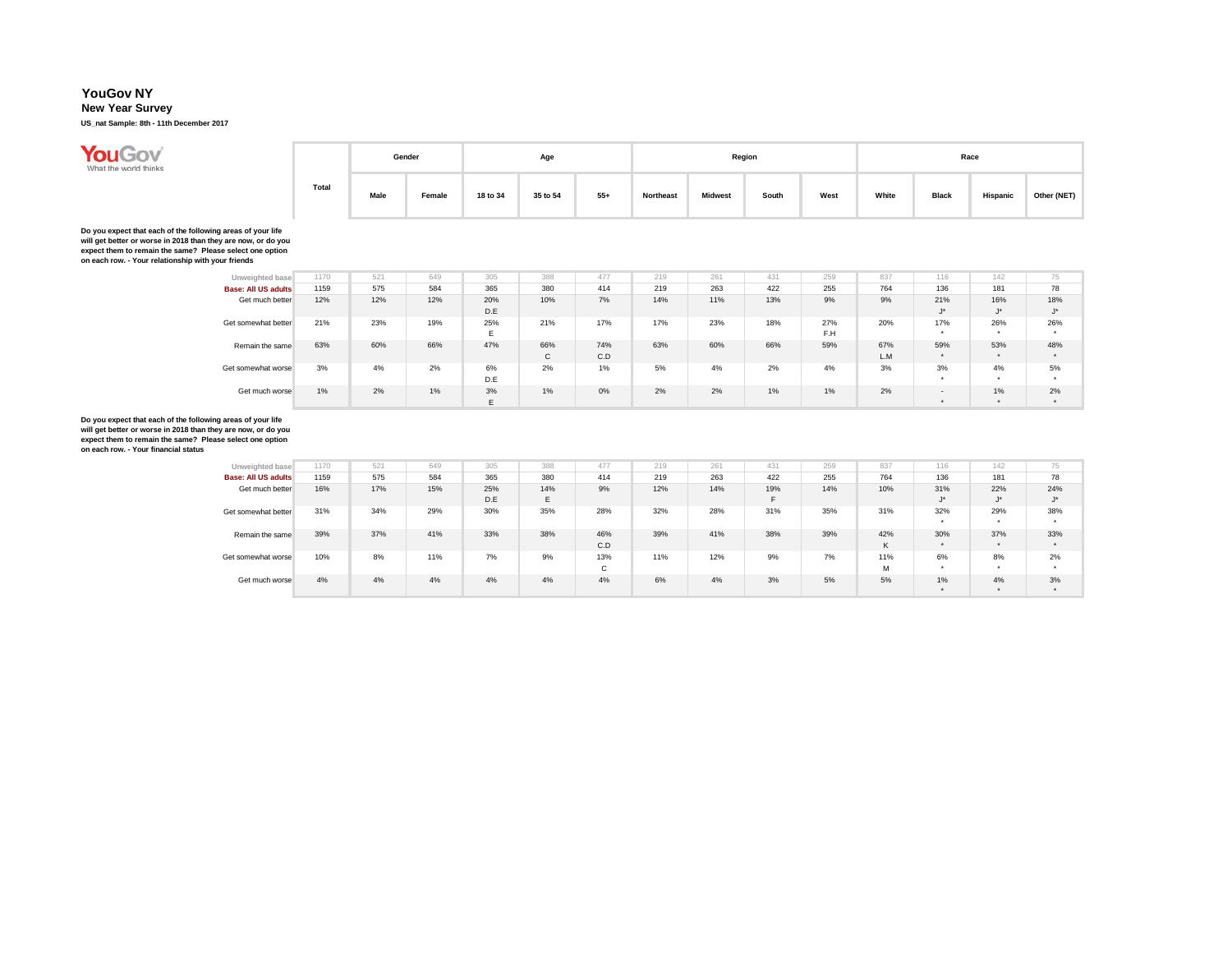**You Gov**<br>What the world thinks

### **New Year Survey**

**US\_nat Sample: 8th - 11th December 2017**

|       |                                   |                         | Education |                  |                |           |                 | <b>Marital Status</b> |               |                                    |
|-------|-----------------------------------|-------------------------|-----------|------------------|----------------|-----------|-----------------|-----------------------|---------------|------------------------------------|
| Total | No HS, High<br>school<br>graduate | Some college,<br>2-year | 4-year    | <b>Post Grad</b> | <b>Married</b> | Separated | <b>Divorced</b> | Widowed               | Never married | Domestic /<br>civil<br>partnership |

**Do you expect that each of the following areas of your life will get better or worse in 2018 than they are now, or do you expect them to remain the same? Please select one option on each row. - Your relationship with your friends**

| Unweighted base            | 1170 | 431 | 382 | 229 | 128    | 576 | 18                       | 128 | 45                       | 358    | 44  |
|----------------------------|------|-----|-----|-----|--------|-----|--------------------------|-----|--------------------------|--------|-----|
| <b>Base: All US adults</b> | 1159 | 487 | 367 | 197 | 108    | 525 | 24                       | 117 | 43                       | 409    | 41  |
| Get much better            | 12%  | 13% | 12% | 9%  | 13%    | 10% | 9%                       | 13% | 2%                       | 14%    | 17% |
|                            |      |     |     |     |        |     | $***$                    |     | $\bullet$                | $\cup$ | U*  |
| Get somewhat better        | 21%  | 19% | 19% | 23% | 29%    | 19% | 15%                      | 23% | 24%                      | 21%    | 32% |
|                            |      |     |     |     | N.O    |     | $***$                    |     | $\bullet$                |        | ۰   |
| Remain the same            | 63%  | 63% | 65% | 63% | 57%    | 67% | 76%                      | 63% | 61%                      | 57%    | 47% |
|                            |      |     |     |     |        | V.W | $***$                    |     | $\bullet$                |        |     |
| Get somewhat worse         | 3%   | 3%  | 4%  | 4%  | 1%     | 2%  | $\overline{\phantom{a}}$ | 1%  | 13%                      | 5%     | 2%  |
|                            |      |     |     |     |        |     | $***$                    |     | $R.T.V^*$                |        |     |
| Get much worse             | 1%   | 2%  | 1%  | 2%  | $\sim$ | 1%  | . .                      | 1%  | $\overline{\phantom{a}}$ | 2%     | 2%  |
|                            |      |     |     |     |        |     | $***$                    |     | $\bullet$                |        |     |

**Do you expect that each of the following areas of your life will get better or worse in 2018 than they are now, or do you expect them to remain the same? Please select one option on each row. - Your financial status**

> **Unweighted base** 1170<br> **Base: All US adults** 1159 **Base: All US adults** 1159<br>Get much better 16% Get much better Get somewhat better 31% Remain the same 39% Get somewhat worse 10% Get much worse 4% 431 382 229 128 576 *18* 128 *45* 358 *44* 487 367 197 108 525 *24* 117 *43* 409 *41* 13% 18% 14% 21% 14% *17%* 19% *7%* 17% *20%* \*\* \* \* 28% 29% 42% 33% 33% *21%* 29% *28%* 30% *37%* N.O | # \* | \* | \* | 44% 38% 32% 33% 38% *56%* 35% *42%* 41% *33%* P.Q \*\* \* \* 10% 11% 7% 10% 11% *3%* 9% *23%* 7% *6%* \*\* R.T.V.W\* \* 4% 3% 6% 4% 4% *3%* 8% *-* 4% *4%* \*\* \* \*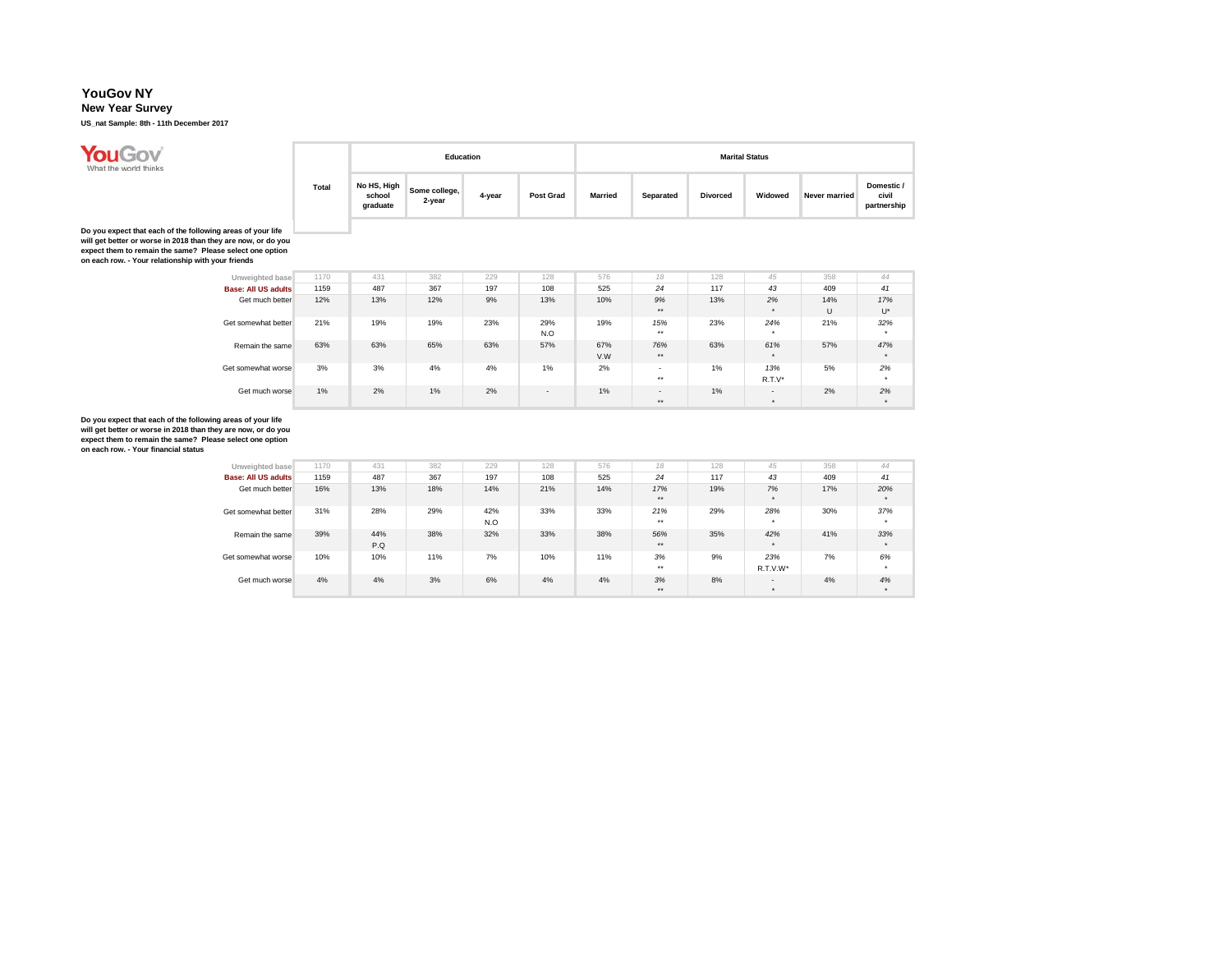### **New Year Survey**

**US\_nat Sample: 8th - 11th December 2017**



|       | Children under the age of 18 |    |             |                | Income |                      |
|-------|------------------------------|----|-------------|----------------|--------|----------------------|
| Total | Yes                          | No | Under \$40k | \$40k to \$80k | \$80k+ | Prefer not to<br>say |

Do you expect that each of the following areas of your life<br>will get better or worse in 2018 than they are now, or do you<br>expect them to remain the same? Please select one option<br>on each row. - Your relationship with your

| Unweighted base     | 1170 | 284      | 885      | 417        | 322       | 265        | 166      |
|---------------------|------|----------|----------|------------|-----------|------------|----------|
| Base: All US adults | 1159 | 287      | 872      | 442        | 315       | 234        | 168      |
| Get much better     | 12%  | 15%<br>Y | 11%      | 13%        | 10%       | 9%         | 16%      |
| Get somewhat better | 21%  | 27%<br>Y | 19%      | 22%<br>AC. | 25%<br>AC | 21%<br>AC. | 11%      |
| Remain the same     | 63%  | 53%      | 66%<br>X | 61%        | 60%       | 65%        | 69%<br>A |
| Get somewhat worse  | 3%   | 3%       | 3%       | 4%         | 3%        | 4%         | 1%       |
| Get much worse      | 1%   | 1%       | 1%       | 1%         | 1%        | 1%         | 3%       |

| Unweighted base            | 1170 | 284                | 885             | 417       | 322         | 265         | 166          |
|----------------------------|------|--------------------|-----------------|-----------|-------------|-------------|--------------|
| <b>Base: All US adults</b> | 1159 | 287                | 872             | 442       | 315         | 234         | 168          |
| Get much better            | 16%  | 23%<br>Y           | 13%             | 15%       | 17%         | 14%         | 17%          |
| Get somewhat better        | 31%  | 36%                | 30%             | 27%       | 37%<br>Z.AC | 39%<br>Z.AC | 22%          |
| Remain the same            | 39%  | 26%                | 44%<br>$\times$ | 43%<br>AA | 33%         | 35%         | 47%<br>AA.AB |
| Get somewhat worse         | 10%  | 9%                 | 10%             | 10%       | 11%         | 7%          | 9%           |
| Get much worse             | 4%   | 7%<br>$\checkmark$ | 4%              | 5%        | 2%          | 5%          | 6%           |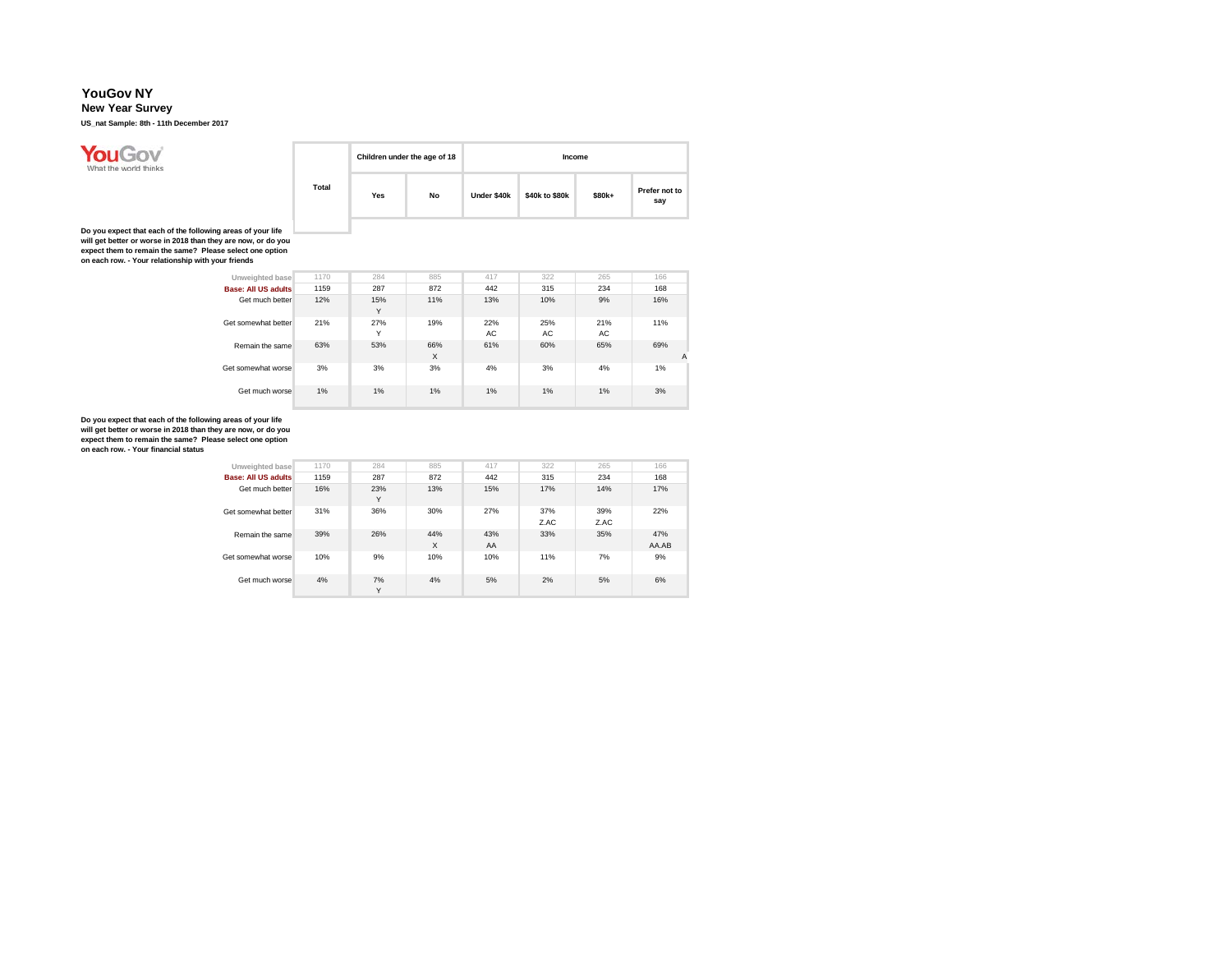**New Year Survey**

**US\_nat Sample: 8th - 11th December 2017**



|       |          |         |          |         |                |           | Social networks membership |           |          |           |       |            |      |
|-------|----------|---------|----------|---------|----------------|-----------|----------------------------|-----------|----------|-----------|-------|------------|------|
| Total | Facebook | Twitter | LinkedIn | Google+ | <b>MySpace</b> | Pinterest | Tumblr                     | Instagram | Snapchat | Periscope | Other | Don't know | None |

Do you expect that each of the following areas of your life<br>will get better or worse in 2018 than they are now, or do you<br>expect them to remain the same? Please select one option<br>on each row. - Your relationship with your

| Unweighted base            | 1170 | 934            | 414   | 322                        | 287            | 64        | 323            | 94      | 352 | 204                           | 24  | 22               |        | 133                  |
|----------------------------|------|----------------|-------|----------------------------|----------------|-----------|----------------|---------|-----|-------------------------------|-----|------------------|--------|----------------------|
| <b>Base: All US adults</b> | 1159 | 925            | 421   | 305                        | 301            | 64        | 311            | 100     | 366 | 220                           | 22  | 21               | 10     | 126                  |
| Get much better            | 12%  | 13%            | 15%   | 13%                        | 21%            | 19%       | 12%            | 18%     | 21% | 23%                           | 15% | $\sim$           | 11%    | 4%                   |
|                            |      | AP             | AP    | AP                         | AD.AE.AF.AI.AP | AP*       | AP             | $AP^*$  |     | AD.AE.AF.AI.AP AD.AE.AF.AI.AP | **  | **               | **     |                      |
| Get somewhat better        | 21%  | 22%            | 26%   | 24%                        | 27%            | 33%       | 23%            | 30%     | 24% | 27%                           | 21% | 47%              | 8%     | 13%                  |
|                            |      | AP             | AD.AP | AP                         | AP             | AD.AP*    | AP             | AP*     | AP  | AP                            | **  | $+ +$            | **     |                      |
| Remain the same            | 63%  | 61%            | 55%   | 60%                        | 48%            | 44%       | 63%            | 43%     | 49% | 44%                           | 56% | 53%              | 73%    | 77%                  |
|                            |      | E.AG.AH.AJ.AK. |       | AG.AJ.AK.AL AG.AH.AJ.AK.AL |                |           | E.AG.AH.AJ.AK. | $\cdot$ |     |                               | **  | **               | **     | AF.AG.AH.AI.AJ.AK.AL |
| Get somewhat worse         | 3%   | 3%             | 2%    | 2%                         | 2%             | $1\%$     | 1%             | 6%      | 4%  | 5%                            | 4%  | $\sim$           | 8%     | 2%                   |
|                            |      | AI             |       |                            |                | ٠         |                | Al*     | AI  | AI                            | **  | $\bullet\bullet$ | **     |                      |
| Get much worse             | 1%   | 1%             | 1%    | 1%                         | 2%             | 3%        | 1%             | 3%      | 2%  | 1%                            | 4%  | $\sim$           | $\sim$ | 3%                   |
|                            |      |                |       |                            |                | $\ddot{}$ |                | $\cdot$ |     |                               | **  | **               | **     |                      |

| Unweighted base     | 1170 | 934            | 414 | 322            | 287         | 64        | 323   | 94  | 352 | 204                           | 24    | 22             |        | 133                  |
|---------------------|------|----------------|-----|----------------|-------------|-----------|-------|-----|-----|-------------------------------|-------|----------------|--------|----------------------|
| Base: All US adults | 1159 | 925            | 421 | 305            | 301         | 64        | 311   | 100 | 366 | 220                           | 22    | 21             | 10     | 126                  |
| Get much better     | 16%  | 17%            | 18% | 15%            | 23%         | 21%       | 16%   | 16% | 23% | 28%                           | 30%   | 24%            | 11%    | 10%                  |
|                     |      |                | AP  |                | AD.AF.AI.AP |           |       |     |     | AD.AE.AF.AI.APD.AE.AF.AI.AJ.A | **    | **             | **     |                      |
| Get somewhat better | 31%  | 33%            | 36% | 45%            | 38%         | 39%       | 37%   | 42% | 35% | 38%                           | 25%   | 26%            | 17%    | 17%                  |
|                     |      | AP             | AP  | AD.AE.AI.AK.AP | AP          | AP*       | AP    | AP* | AP  | AP                            | $+ +$ | $***$          | **     |                      |
| Remain the same     | 39%  | 36%            | 32% | 30%            | 27%         | 24%       | 34%   | 30% | 30% | 22%                           | 22%   | 45%            | 64%    | 55%                  |
|                     |      | AE.AF.AG.AK.AL | AL  | <b>AL</b>      |             |           | AG.AL |     | AL. |                               | **    | **             | **     | AF.AG.AH.AI.AJ.AK.AL |
| Get somewhat worse  | 10%  | 10%            | 11% | 7%             | 8%          | 7%        | 8%    | 8%  | 7%  | 7%                            | 16%   | 5%             | 8%     | 12%                  |
|                     |      | AK             | AK  |                |             |           |       |     |     |                               | **    | $***$          | **     |                      |
| Get much worse      | 4%   | 4%             | 3%  | 3%             | 4%          | 10%       | 4%    | 3%  | 5%  | 5%                            | 7%    | $\overline{a}$ | $\sim$ | 6%                   |
|                     |      |                |     |                |             | AD.AE.AF* |       |     |     |                               | **    | **             | **     |                      |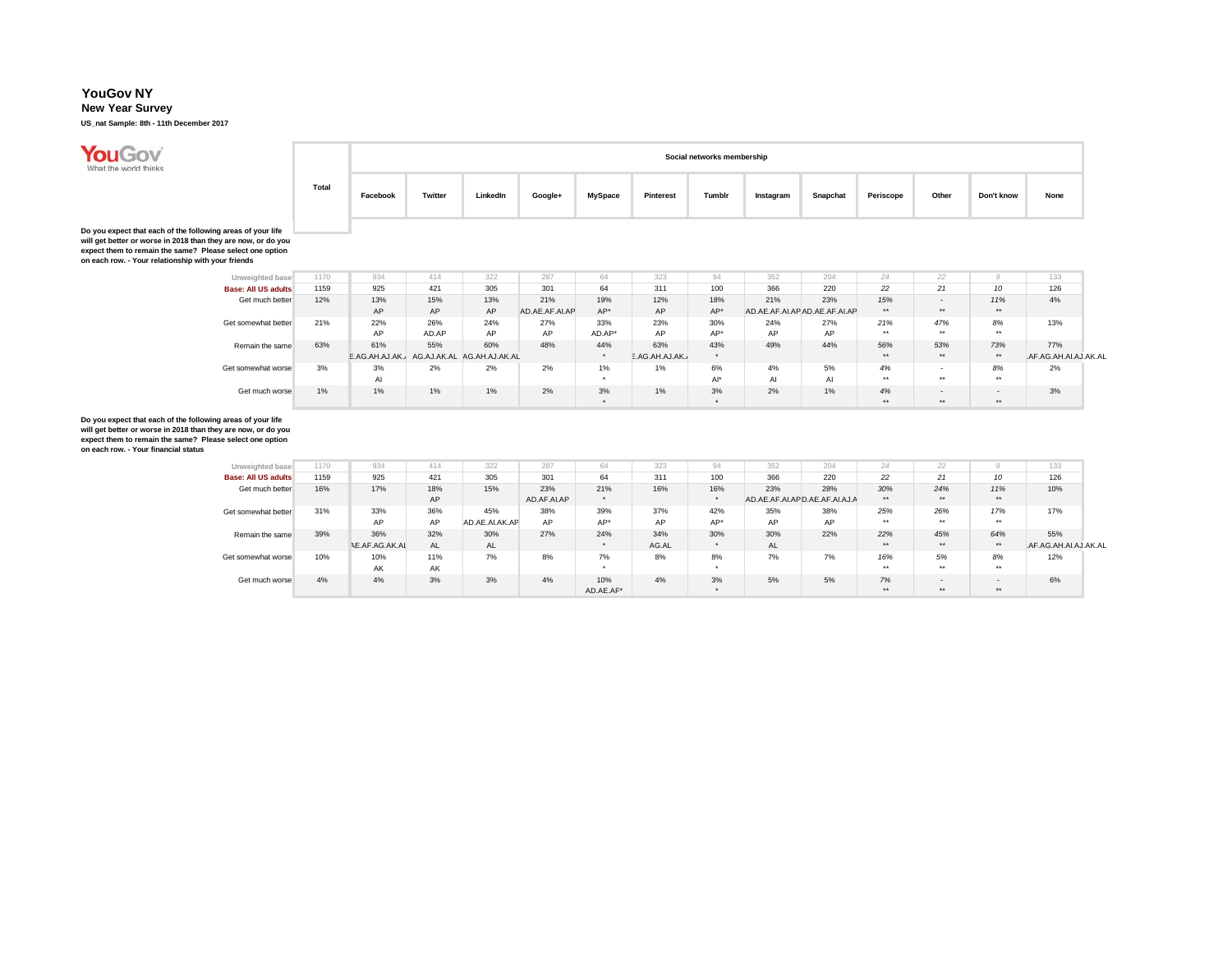#### **New Year Survey**

**US\_nat Sample: 8th - 11th December 2017**

| YouGov<br>What the world thinks                                                                                                                                                                                                                            |       |      | Gender              |                    | Age                 |                    |           |                | Region              |         |            |                           | Race                        |                           |
|------------------------------------------------------------------------------------------------------------------------------------------------------------------------------------------------------------------------------------------------------------|-------|------|---------------------|--------------------|---------------------|--------------------|-----------|----------------|---------------------|---------|------------|---------------------------|-----------------------------|---------------------------|
|                                                                                                                                                                                                                                                            | Total | Male | Female              | 18 to 34           | 35 to 54            | $55+$              | Northeast | <b>Midwest</b> | South               | West    | White      | <b>Black</b>              | Hispanic                    | Other (NET)               |
| Which, if any, of the following are you planning to include<br>among your New Year's resolutions for 2018? Please select<br>all that apply. If you don't plan on making a New Year's<br>resolution for 2018, please select the 'Not applicable'<br>option. |       |      |                     |                    |                     |                    |           |                |                     |         |            |                           |                             |                           |
| Unweighted base                                                                                                                                                                                                                                            | 1170  | 521  | 649                 | 305                | 388                 | 477                | 219       | 261            | 431                 | 259     | 837        | 116                       | 142                         | 75                        |
| <b>Base: All US adults</b>                                                                                                                                                                                                                                 | 1159  | 575  | 584                 | 365                | 380                 | 414                | 219       | 263            | 422                 | 255     | 764        | 136                       | 181                         | 78                        |
| Eat healthier                                                                                                                                                                                                                                              | 37%   | 33%  | 41%<br>$\mathsf{A}$ | 39%                | 37%                 | 36%                | 39%       | 35%            | 42%<br>$\mathbf{I}$ | 30%     | 36%        | 51%<br>$J.L^*$            | 33%<br>$^\star$             | 40%<br>$^\star$           |
| Get more exercise                                                                                                                                                                                                                                          | 37%   | 33%  | 41%<br>$\mathsf{A}$ | 38%                | 37%                 | 35%                | 42%       | 33%            | 38%                 | 35%     | 34%        | 37%<br>$\star$            | 46%<br>$\mathsf{J}^\star$   | 43%<br>$\star$            |
| Focus on self care (e.g., get more sleep every night)                                                                                                                                                                                                      | 24%   | 20%  | 29%<br>A            | 29%<br>$\mathsf E$ | 24%                 | 20%                | 22%       | 24%            | 25%                 | 26%     | 23%        | 35%<br>$J.L^*$            | 21%<br>$\star$              | 32%<br>$\star$            |
| Save money/Save more money                                                                                                                                                                                                                                 | 37%   | 31%  | 42%<br>A            | 46%<br>$\mathsf E$ | 40%<br>E            | 25%                | 42%       | 35%            | 37%                 | 33%     | 34%        | 48%<br>J*                 | 39%<br>$\star$              | 36%<br>$\star$            |
| Make new friends                                                                                                                                                                                                                                           | 15%   | 13%  | 16%                 | 22%<br>D.E         | 14%<br>$\mathsf E$  | 9%                 | 16%       | 13%            | 16%                 | 14%     | 12%        | 16%<br>$\star$            | 23%<br>$J^{\star}$          | 21%<br>$\mathsf{J}^\star$ |
| Give up or cut down on smoking cigarettes and/or alcohol<br>consumption                                                                                                                                                                                    | 9%    | 9%   | 8%                  | 11%<br>E           | 10%                 | 6%                 | 11%       | 11%            | 7%                  | 7%      | 9%         | 10%<br>$\star$            | 7%<br>$\star$               | 6%<br>$\star$             |
| Get a job, or get a new job                                                                                                                                                                                                                                | 14%   | 13%  | 14%                 | 23%<br>D.E         | 14%<br>$\mathsf E$  | 5%                 | 13%       | 11%            | 16%                 | 14%     | 11%        | 20%<br>$\mathsf{J}^\star$ | 20%<br>$\mathsf{J}^\star$   | 17%<br>$\star$            |
| Read more                                                                                                                                                                                                                                                  | 18%   | 17%  | 19%                 | 22%<br>$\mathsf E$ | 16%                 | 16%                | 21%       | 17%            | 17%                 | 18%     | 18%        | 17%<br>$\star$            | 19%<br>$\star$              | 18%<br>$\star$            |
| Take up a new hobby                                                                                                                                                                                                                                        | 13%   | 12%  | 14%                 | 22%<br>D.E         | 12%<br>$\mathsf E$  | 6%                 | 15%       | 11%            | 13%                 | 13%     | 11%        | 12%<br>$\star$            | 20%<br>$\mathsf{J}^\star$   | 23%<br>$\mathsf{J}^\star$ |
| Focus more on my romantic relationship                                                                                                                                                                                                                     | 12%   | 12%  | 13%                 | 18%<br>E           | 15%<br>E            | 5%                 | 13%       | 10%            | 14%                 | 11%     | 11%        | 13%<br>$\star$            | 13%<br>$\star$              | 19%<br>$\star$            |
| Go on more dates                                                                                                                                                                                                                                           | 7%    | 8%   | 7%                  | 12%<br>E           | 8%<br>E             | 2%                 | 7%        | 4%             | 9%<br>G             | 9%<br>G | 5%         | 10%<br>$\star$            | 11%<br>$\mathsf{J}^\star$   | 16%<br>$\mathsf{J}^\star$ |
| Focus more on my appearance                                                                                                                                                                                                                                | 12%   | 12%  | 12%                 | 17%<br>E           | 13%<br>E            | 7%                 | 15%       | 9%             | 12%                 | 13%     | 10%        | 16%<br>$\star$            | 14%<br>$\star$              | 19%<br>J*                 |
| Focus less on my appearance                                                                                                                                                                                                                                | 3%    | 4%   | 2%                  | 5%<br>$\mathsf E$  | 2%                  | 2%                 | 2%        | 2%             | 4%                  | 2%      | 2%         | 4%<br>$\star$             | 4%<br>$\star$               | 2%<br>$\star$             |
| Learn a new skill                                                                                                                                                                                                                                          | 15%   | 16%  | 14%                 | 23%<br>D.E         | 16%<br>E            | 8%                 | 15%       | 13%            | 15%                 | 16%     | 13%        | 26%<br>J*                 | 14%<br>$\star$              | 17%<br>$\star$            |
| Other                                                                                                                                                                                                                                                      | 2%    | 1%   | 3%<br>$\mathsf{A}$  | 0%                 | 2%                  | 3%<br>$\mathsf{C}$ | 2%        | 1%             | 2%                  | 2%      | 2%         | 3%<br>$\star$             | $\sim$<br>$\star$           | 2%<br>$^\star$            |
| Not applicable - I do not plan on making New Year's resolutions<br>for 2018                                                                                                                                                                                | 32%   | 33%  | 31%                 | 21%                | 29%<br>$\mathsf{C}$ | 45%<br>C.D         | 28%       | 38%<br>F       | 30%                 | 33%     | 37%<br>K.L | 23%<br>$\star$            | 21%<br>$\ddot{\phantom{1}}$ | 30%<br>$\star$            |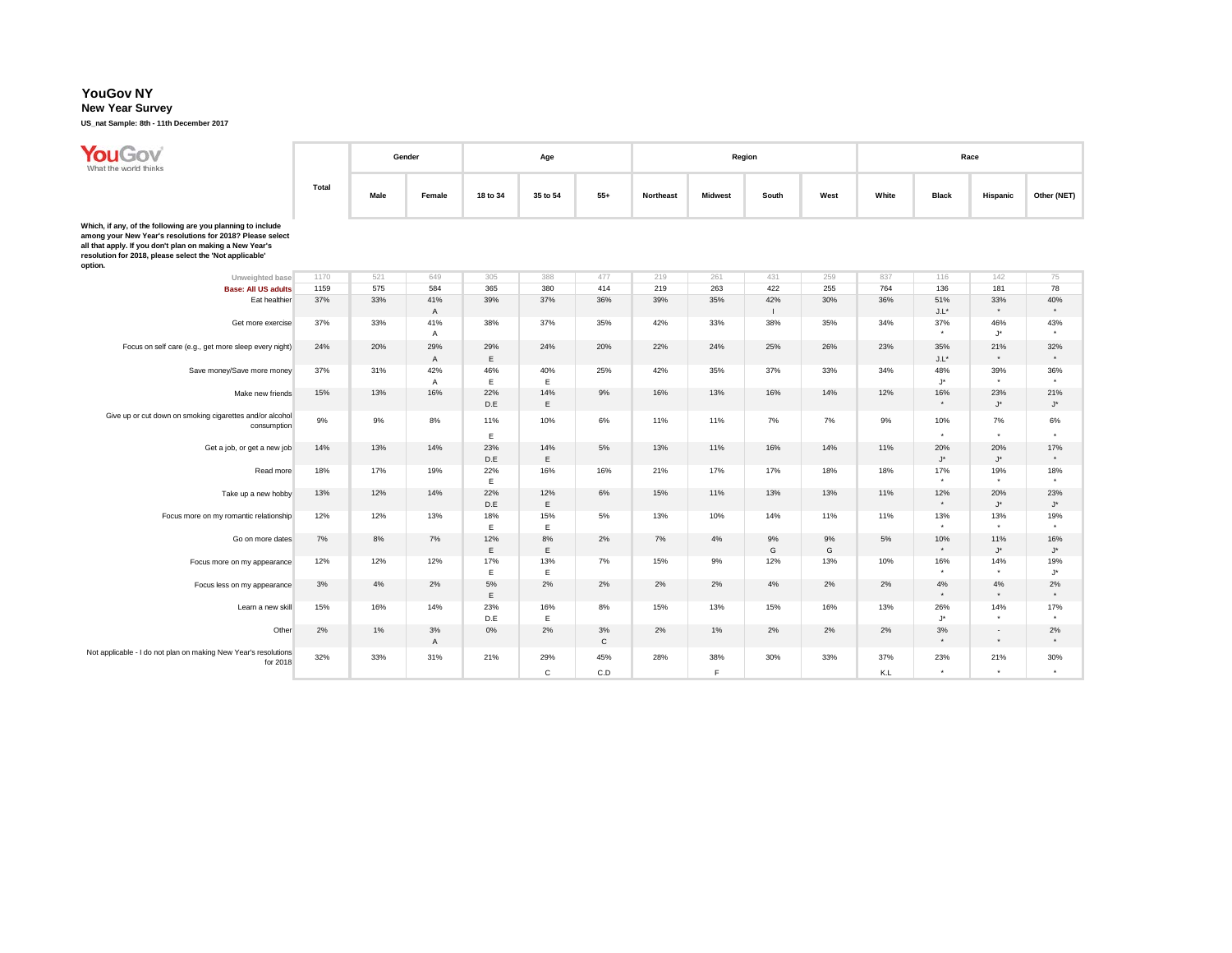#### **New Year Survey**

**US\_nat Sample: 8th - 11th December 2017**

| <b>YouGov</b><br>What the world thinks                                                                                                                                                                                                                     |       |                                   | Education               |                     |                     | <b>Marital Status</b> |                        |                 |                 |                     |                                     |  |  |
|------------------------------------------------------------------------------------------------------------------------------------------------------------------------------------------------------------------------------------------------------------|-------|-----------------------------------|-------------------------|---------------------|---------------------|-----------------------|------------------------|-----------------|-----------------|---------------------|-------------------------------------|--|--|
|                                                                                                                                                                                                                                                            | Total | No HS, High<br>school<br>graduate | Some college,<br>2-year | 4-year              | Post Grad           | <b>Married</b>        | Separated              | <b>Divorced</b> | Widowed         | Never married       | Domestic /<br>civil<br>partnership  |  |  |
| Which, if any, of the following are you planning to include<br>among your New Year's resolutions for 2018? Please select<br>all that apply. If you don't plan on making a New Year's<br>resolution for 2018, please select the 'Not applicable'<br>option. |       |                                   |                         |                     |                     |                       |                        |                 |                 |                     |                                     |  |  |
| Unweighted base                                                                                                                                                                                                                                            | 1170  | 431                               | 382                     | 229                 | 128                 | 576                   | 18                     | 128             | 45              | 358                 | 44                                  |  |  |
| <b>Base: All US adults</b>                                                                                                                                                                                                                                 | 1159  | 487                               | 367                     | 197                 | 108                 | 525                   | 24                     | 117             | 43              | 409                 | 41                                  |  |  |
| Eat healthier                                                                                                                                                                                                                                              | 37%   | 36%                               | 39%                     | 39%                 | 32%                 | 37%                   | 72%<br>$^{\star\star}$ | 31%             | 33%<br>$^\star$ | 38%                 | 29%<br>$\star$                      |  |  |
| Get more exercise                                                                                                                                                                                                                                          | 37%   | 32%                               | 37%                     | 45%<br>${\sf N}$    | 42%<br>${\sf N}$    | 40%                   | 34%<br>$\star\star$    | 32%             | 30%<br>$\star$  | 35%                 | 41%<br>$\star$                      |  |  |
| Focus on self care (e.g., get more sleep every night)                                                                                                                                                                                                      | 24%   | 19%                               | 29%<br>N                | 27%<br>$\,$ N       | 27%                 | 23%                   | 29%<br>$\star\star$    | 16%             | 29%<br>$\star$  | 27%<br>T.           | 33%<br>$T^*$                        |  |  |
| Save money/Save more money                                                                                                                                                                                                                                 | 37%   | 34%                               | 40%                     | 37%                 | 34%                 | 35%<br>U              | 43%<br>$\star\star$    | 28%             | 17%             | 42%<br>T.U          | 45%<br>$T.U^*$                      |  |  |
| Make new friends                                                                                                                                                                                                                                           | 15%   | 14%                               | 14%                     | 18%                 | 16%                 | 12%                   | 27%<br>$\star\star$    | 11%             | 8%<br>$\star$   | 20%<br>R.T          | 17%<br>$^\star$                     |  |  |
| Give up or cut down on smoking cigarettes and/or alcohol<br>consumption                                                                                                                                                                                    | 9%    | 11%<br>$\Omega$                   | 7%                      | 10%                 | 4%                  | 8%                    | 6%<br>$\star\star$     | 9%              | 10%<br>$\star$  | 9%                  | 20%<br>$R.V^*$                      |  |  |
| Get a job, or get a new job                                                                                                                                                                                                                                | 14%   | 11%                               | 18%<br>N.Q              | 15%                 | 8%                  | 10%                   | 24%<br>$\star\star$    | 13%             | 4%<br>$\star$   | 20%<br>R.U          | 9%<br>$\star$                       |  |  |
| Read more                                                                                                                                                                                                                                                  | 18%   | 12%                               | 21%<br>N                | 25%<br>$\mathbb{N}$ | 22%<br>$\mathsf{N}$ | 18%                   | 15%<br>$\star\star$    | 18%             | 21%<br>$\star$  | 18%                 | 16%<br>$^\star$                     |  |  |
| Take up a new hobby                                                                                                                                                                                                                                        | 13%   | 12%                               | 13%                     | 16%                 | 11%                 | 13%<br>$\top$         | 13%<br>$^{\star\star}$ | 6%              | 8%<br>$\star$   | 15%<br>$\top$       | 22%<br>$\mathsf{T}^\star$           |  |  |
| Focus more on my romantic relationship                                                                                                                                                                                                                     | 12%   | 8%                                | 15%<br>N                | 14%<br>$\mathbb{N}$ | 15%<br>${\sf N}$    | 12%                   | 8%<br>$\star\star$     | 11%             | 5%<br>$\star$   | 13%                 | 21%<br>U*                           |  |  |
| Go on more dates                                                                                                                                                                                                                                           | 7%    | 5%                                | 9%                      | 8%                  | 8%                  | 5%                    | 15%<br>$^{\star\star}$ | 5%              | 5%<br>$\star$   | 10%<br>$\mathsf{R}$ | 13%<br>$R^{\star}$                  |  |  |
| Focus more on my appearance                                                                                                                                                                                                                                | 12%   | 10%                               | 14%                     | 13%                 | 11%                 | 10%                   | 19%<br>$\star\star$    | 12%             | 9%<br>$\star$   | 14%                 | 18%<br>$\star$                      |  |  |
| Focus less on my appearance                                                                                                                                                                                                                                | 3%    | 2%                                | 2%                      | 4%                  | 4%                  | 3%                    | 6%<br>$\star\star$     | 1%              | 5%<br>$\star$   | 2%                  | 14%<br>$R.T.V^*$                    |  |  |
| Learn a new skill                                                                                                                                                                                                                                          | 15%   | 12%                               | 15%                     | 23%<br>N.O          | 15%                 | 14%<br>T              | 8%<br>$\star\star$     | 6%              | 11%<br>$\star$  | 19%<br>R.T          | 22%<br>$\mathsf{T}^\star$           |  |  |
| Other                                                                                                                                                                                                                                                      | 2%    | 1%                                | 1%                      | 3%<br>$\circ$       | 3%                  | 2%                    | ٠<br>$\star\star$      | 3%              | 2%<br>$\star$   | 1%                  | $\overline{\phantom{a}}$<br>$\star$ |  |  |
| Not applicable - I do not plan on making New Year's resolutions<br>for 2018                                                                                                                                                                                | 32%   | 36%                               | 29%                     | 28%                 | 31%                 | 33%                   | 22%<br>$\star\star$    | 46%<br>R.V      | 46%<br>$V^*$    | 27%                 | 30%<br>$\star$                      |  |  |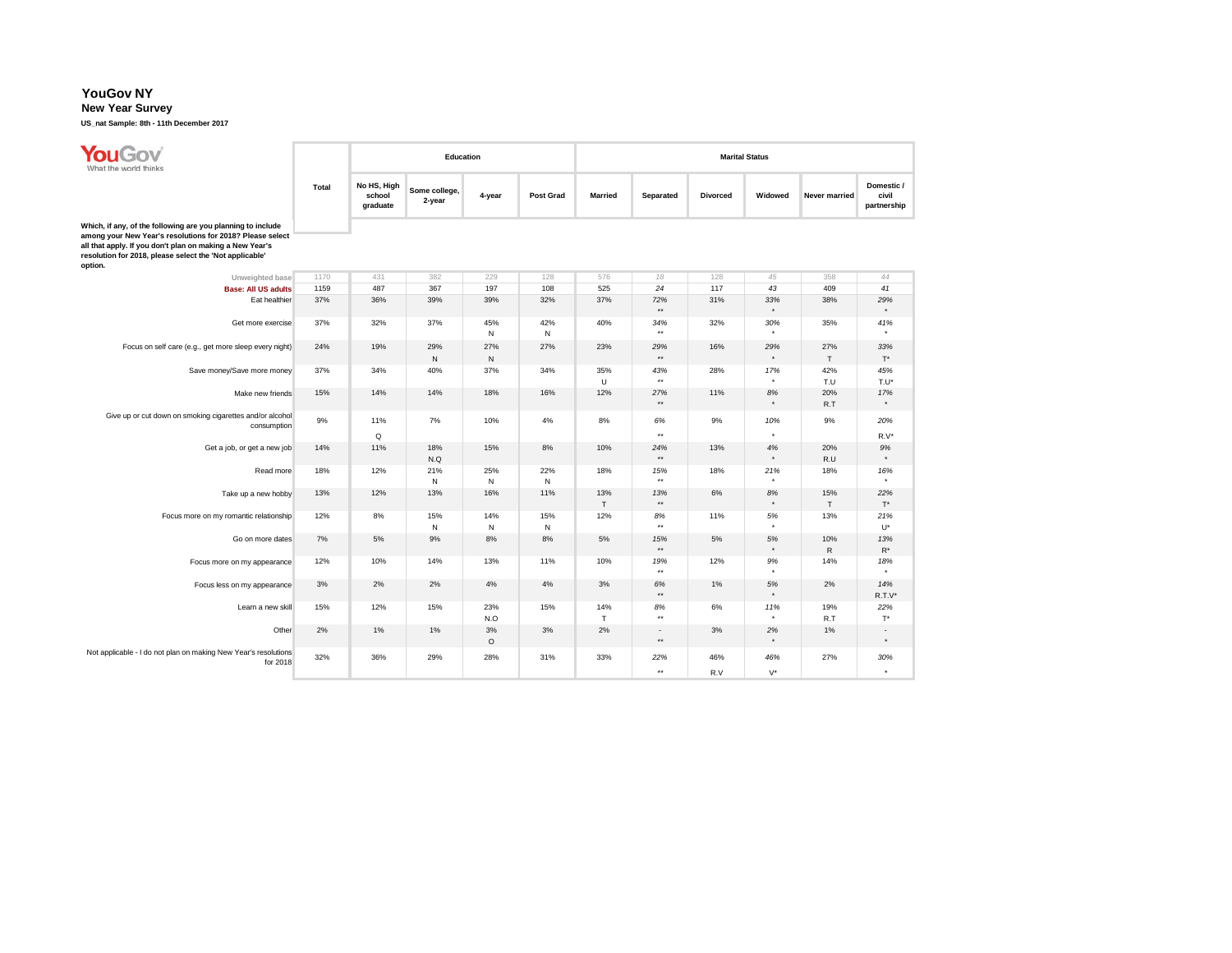**You Gov**<br>What the world thinks

#### **New Year Survey**

**US\_nat Sample: 8th - 11th December 2017**

|       |     | Children under the age of 18 | Income      |                |        |                      |  |  |  |  |
|-------|-----|------------------------------|-------------|----------------|--------|----------------------|--|--|--|--|
| Total | Yes | No                           | Under \$40k | \$40k to \$80k | \$80k+ | Prefer not to<br>say |  |  |  |  |

Which, if any, of the following are you planning to include<br>among your New Year's resolutions for 2018? Please select<br>all that apply. If you don't plan on making a New Year's<br>resolution for 2018, please select the 'Not app

| JUUH.                                                                       |      |          |     |              |              |           |           |
|-----------------------------------------------------------------------------|------|----------|-----|--------------|--------------|-----------|-----------|
| Unweighted base                                                             | 1170 | 284      | 885 | 417          | 322          | 265       | 166       |
| <b>Base: All US adults</b>                                                  | 1159 | 287      | 872 | 442          | 315          | 234       | 168       |
| Eat healthier                                                               | 37%  | 42%      | 36% | 40%<br>AC    | 41%<br>AC    | 37%<br>AC | 23%       |
| Get more exercise                                                           | 37%  | 44%<br>Y | 34% | 35%          | 38%          | 39%       | 35%       |
| Focus on self care (e.g., get more sleep every night)                       | 24%  | 31%<br>Y | 22% | 25%          | 23%          | 27%       | 24%       |
| Save money/Save more money                                                  | 37%  | 49%<br>Y | 32% | 37%          | 42%<br>AB.AC | 33%       | 30%       |
| Make new friends                                                            | 15%  | 21%<br>Y | 13% | 16%          | 13%          | 13%       | 18%       |
| Give up or cut down on smoking cigarettes and/or alcohol<br>consumption     | 9%   | 14%<br>Y | 7%  | 11%<br>AC    | 8%           | 8%        | 4%        |
| Get a job, or get a new job                                                 | 14%  | 17%<br>Y | 12% | 18%<br>AA.AB | 10%          | 9%        | 15%       |
| Read more                                                                   | 18%  | 22%      | 17% | 17%          | 17%          | 17%       | 21%       |
| Take up a new hobby                                                         | 13%  | 22%<br>Y | 10% | 13%          | 12%          | 14%       | 13%       |
| Focus more on my romantic relationship                                      | 12%  | 23%<br>Y | 9%  | 12%          | 10%          | 13%       | 17%<br>AA |
| Go on more dates                                                            | 7%   | 12%<br>Y | 6%  | 8%           | 8%           | 7%        | 4%        |
| Focus more on my appearance                                                 | 12%  | 20%<br>Υ | 9%  | 12%          | 13%          | 12%       | 10%       |
| Focus less on my appearance                                                 | 3%   | 6%<br>Y  | 2%  | 2%           | 2%           | 4%        | 3%        |
| Learn a new skill                                                           | 15%  | 18%      | 14% | 13%          | 16%          | 16%       | 16%       |
| Other                                                                       | 2%   | 1%       | 2%  | 2%           | 1%           | 2%        | 1%        |
| Not applicable - I do not plan on making New Year's resolutions<br>for 2018 | 32%  | 20%      | 36% | 30%          | 29%          | 34%       | 40%       |
|                                                                             |      |          | X   |              |              |           | Z.AA      |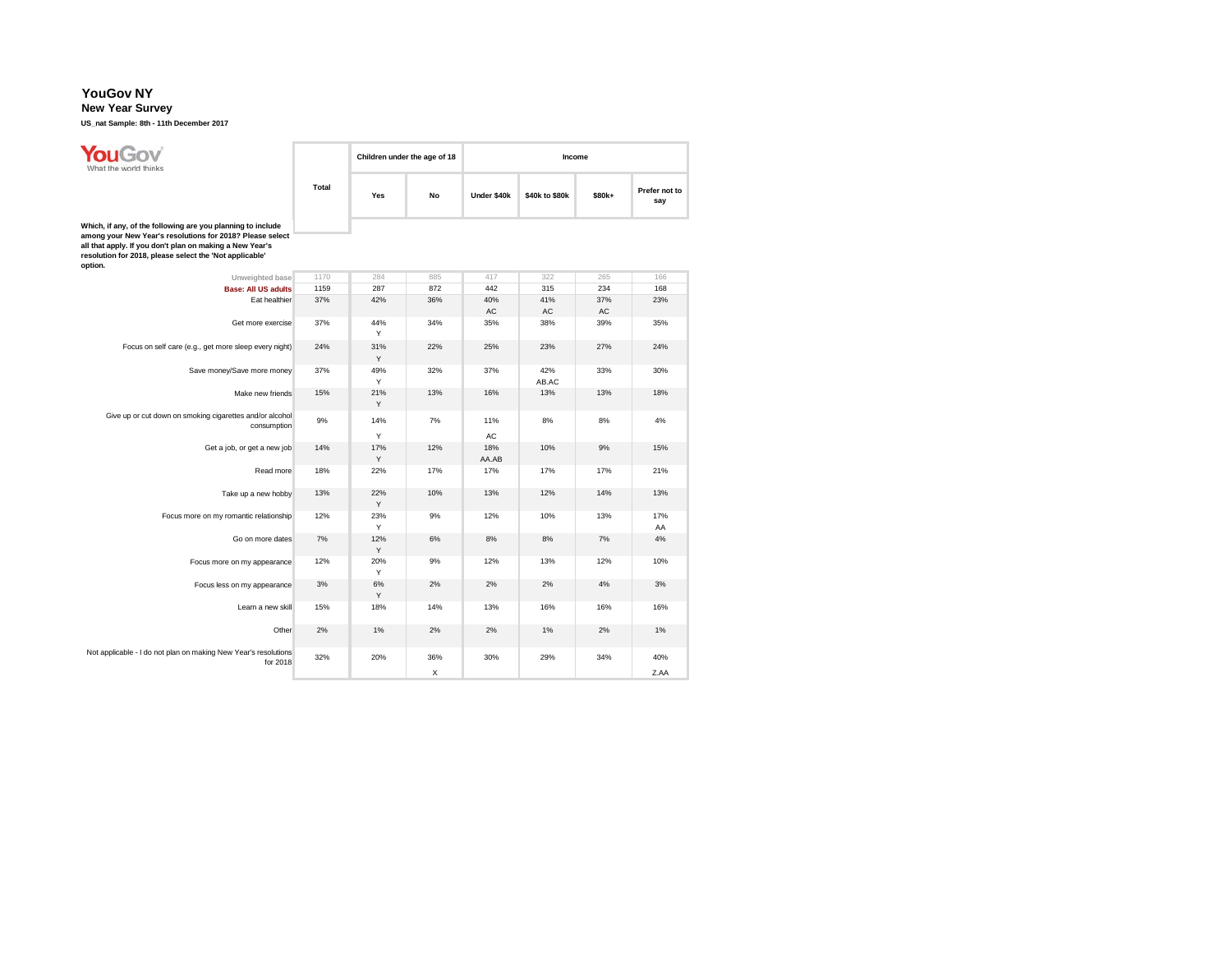# **New Year Survey**

**US\_nat Sample: 8th - 11th December 2017**

| <b>YouGov</b><br>What the world thinks                                                                                                                                                                                                                     |       | Social networks membership |              |                 |                 |                       |                  |                   |                    |                       |                        |                            |                        |                              |  |
|------------------------------------------------------------------------------------------------------------------------------------------------------------------------------------------------------------------------------------------------------------|-------|----------------------------|--------------|-----------------|-----------------|-----------------------|------------------|-------------------|--------------------|-----------------------|------------------------|----------------------------|------------------------|------------------------------|--|
|                                                                                                                                                                                                                                                            | Total | Facebook                   | Twitter      | LinkedIn        | Google+         | <b>MySpace</b>        | Pinterest        | Tumblr            | Instagram          | Snapchat              | Periscope              | Other                      | Don't know             | None                         |  |
| Which, if any, of the following are you planning to include<br>among your New Year's resolutions for 2018? Please select<br>all that apply. If you don't plan on making a New Year's<br>resolution for 2018, please select the 'Not applicable'<br>option. |       |                            |              |                 |                 |                       |                  |                   |                    |                       |                        |                            |                        |                              |  |
| Unweighted base                                                                                                                                                                                                                                            | 1170  | 934                        | 414          | 322             | 287             | 64                    | 323              | 94                | 352                | 204                   | 24                     | 22                         | 9                      | 133                          |  |
| <b>Base: All US adults</b>                                                                                                                                                                                                                                 | 1159  | 925                        | 421          | 305             | 301             | 64                    | 311              | 100               | 366                | 220                   | 22                     | 21                         | 10                     | 126                          |  |
| Eat healthier                                                                                                                                                                                                                                              | 37%   | 39%                        | 39%          | 44%             | 41%             | 47%                   | 47%              | 47%               | 41%                | 43%                   | 40%                    | 47%                        | 19%                    | 25%                          |  |
|                                                                                                                                                                                                                                                            |       | AP                         | AP           | AP              | AP              | AP*                   | AD.AE.AP         | AP*               | AP                 | AP                    | $\star\star$           | $\star\star$               | $\star\star$           |                              |  |
| Get more exercise                                                                                                                                                                                                                                          | 37%   | 39%<br>AP                  | 42%<br>AP    | 45%<br>AP       | 44%<br>AP       | 45%<br>AP*            | 45%<br>AD.AP     | 43%<br>$AP^*$     | 46%<br>AD.AP       | 47%<br>AD.AP          | 48%<br>$+ +$           | 46%<br>$\star\star$        | 9%<br>$\star\star$     | 23%                          |  |
| Focus on self care (e.g., get more sleep every night)                                                                                                                                                                                                      | 24%   | 26%<br>AP                  | 33%<br>AD.AP | 32%<br>AD.AP    | 31%<br>AP       | 34%<br>AP*            | 31%<br>AP        | 38%<br>AD.AP*     | 33%<br>AD.AP       | 31%<br>AP             | 36%<br>$\star\star$    | 27%<br>$**$                | 17%<br>$\star\star$    | 13%                          |  |
| Save money/Save more money                                                                                                                                                                                                                                 | 37%   | 39%<br>AP                  | 44%<br>AP    | 41%<br>AP       | 49%<br>AD.AF.AP | 39%<br>AP*            | 48%<br>AD.AP     | 48%<br>AP*        | 50%<br>AD.AF.AP    | 50%<br>AD.AF.AP       | 42%<br>$+ +$           | 39%<br>$***$               | 17%<br>$\star\star$    | 20%                          |  |
| Make new friends                                                                                                                                                                                                                                           | 15%   | 16%<br>AP                  | 19%<br>AP    | 18%<br>AP       | 22%<br>AD.AP    | 29%<br>AD.AF.AI.AP*   | 17%<br>AP        | 20%<br>AP*        | 23%<br>AD.AI.AP    | 23%<br>AD.AP          | 35%<br>$\star\star$    | 21%<br>$\star\star$        | 8%<br>$\star\star$     | 7%                           |  |
| Give up or cut down on smoking cigarettes and/or alcohol<br>consumption                                                                                                                                                                                    | 9%    | 9%                         | 10%          | 9%              | 15%<br>AD.AF.AP | 13%<br>AP*            | 10%              | 16%<br>AD.AP*     | 12%<br>AD.AP       | 16%<br>AD.AE.AF.AI.AP | 7%<br>$\star\star$     | 4%<br>$\star\star$         | 13%<br>$+ +$           | 4%                           |  |
| Get a job, or get a new job                                                                                                                                                                                                                                | 14%   | 15%                        | 17%          | 18%             | 21%             | 20%                   | 17%              | 20%               | 22%                | 19%                   | 18%                    | 18%                        | $\sim$                 | 5%                           |  |
|                                                                                                                                                                                                                                                            |       | AP                         | AP           | AP              | AD.AP           | AP*                   | AP               | AP*               | AD.AP              | AP                    | $\star\star$           | $\star\star$               | $\star\star$           |                              |  |
| Read more                                                                                                                                                                                                                                                  | 18%   | 18%                        | 20%          | 19%             | 22%             | 25%<br>$\star$        | 19%              | 22%<br>$\star$    | 21%                | 20%                   | 21%<br>$\star\star$    | 24%<br>$\star\star$        | 10%<br>$\star\star$    | 14%                          |  |
| Take up a new hobby                                                                                                                                                                                                                                        | 13%   | 15%<br>AP                  | 18%<br>AP    | 16%<br>AP       | 20%<br>AD.AP    | 22%<br>AP*            | 18%<br>AP        | 25%<br>AD.AP*     | 23%<br>AD.AF.AP    | 25%<br>AD.AE.AF.AI.AP | 30%<br>$\star\star$    | 23%<br>$\star\star$        | $\sim$<br>$**$         | 5%                           |  |
| Focus more on my romantic relationship                                                                                                                                                                                                                     | 12%   | 13%<br>AP                  | 15%<br>AP    | 16%<br>AP       | 19%<br>AD.AP    | 20%<br>AP*            | 17%<br>AP        | 16%<br>AP*        | 21%<br>AD.AE.AP    | 22%<br>AD.AE.AP       | 21%<br>$\star\star$    | 32%<br>$\star\star$        | $\sim$<br>$\star\star$ | 2%                           |  |
| Go on more dates                                                                                                                                                                                                                                           | 7%    | 9%<br>AP                   | 11%<br>AP    | 8%<br>AP        | 11%<br>AP       | 23%<br>AE.AF.AG.AI.AK | 8%<br>AP         | 13%<br>AP*        | 12%<br>AD.AF.AI.AP | 15%<br>AD.AF.AI.AP    | 11%<br>$\star\star$    | 9%<br>$\star\star$         | $\sim$<br>$**$         | 1%                           |  |
| Focus more on my appearance                                                                                                                                                                                                                                | 12%   | 14%<br>AP                  | 18%<br>AD.AP | 18%<br>AD.AP    | 22%<br>AD.AP    | 29%<br>AD.AE.AP*      | 20%<br>AD.AP     | 22%<br>AD.AP*     | 21%<br>AD.AP       | 19%<br>AD.AP          | 34%<br>$+ +$           | 17%<br>$***$               | $\sim$<br>$\star\star$ | 3%                           |  |
| Focus less on my appearance                                                                                                                                                                                                                                | 3%    | 3%                         | 4%<br>AP     | 3%              | 4%              | 7%<br>AP*             | 4%<br>AP         | 3%<br>$\star$     | 5%<br>AP           | 6%<br>AP              | 14%<br>$\star\star$    | 9%<br>$**$                 | $\sim$<br>$\star\star$ | $\sim$                       |  |
| Learn a new skill                                                                                                                                                                                                                                          | 15%   | 16%<br>AP                  | 20%<br>AP    | 21%<br>AP       | 25%<br>AD.AP    | 23%<br>AP*            | 21%<br>AD.AP     | 28%<br>AD.AP*     | 24%<br>AD.AP       | 21%<br>AP             | 35%<br>$\star\star$    | 7%<br>$\ddot{\phantom{0}}$ | 10%<br>$\star\star$    | 7%                           |  |
| Other                                                                                                                                                                                                                                                      | 2%    | 2%                         | 2%           | 2%              | 2%              | $1\%$<br>$\star$      | 2%               | $1\%$<br>$^\star$ | 1%                 | 1%                    | $\sim$<br>$\star\star$ | $\sim$<br>$\star\star$     | 11%<br>$\star\star$    | 2%                           |  |
| Not applicable - I do not plan on making New Year's resolutions<br>for 2018                                                                                                                                                                                | 32%   | 30%<br>E.AG.AH.AJ.AK.      | 25%<br>AL.   | 28%<br>AJ.AK.AL | 21%             | 18%<br>$\star$        | 25%<br><b>AL</b> | 16%<br>$\star$    | 20%                | 18%                   | 31%<br>$***$           | 39%<br>$+ +$               | 40%<br>$\star\star$    | 54%<br>.AF.AG.AH.AI.AJ.AK.AL |  |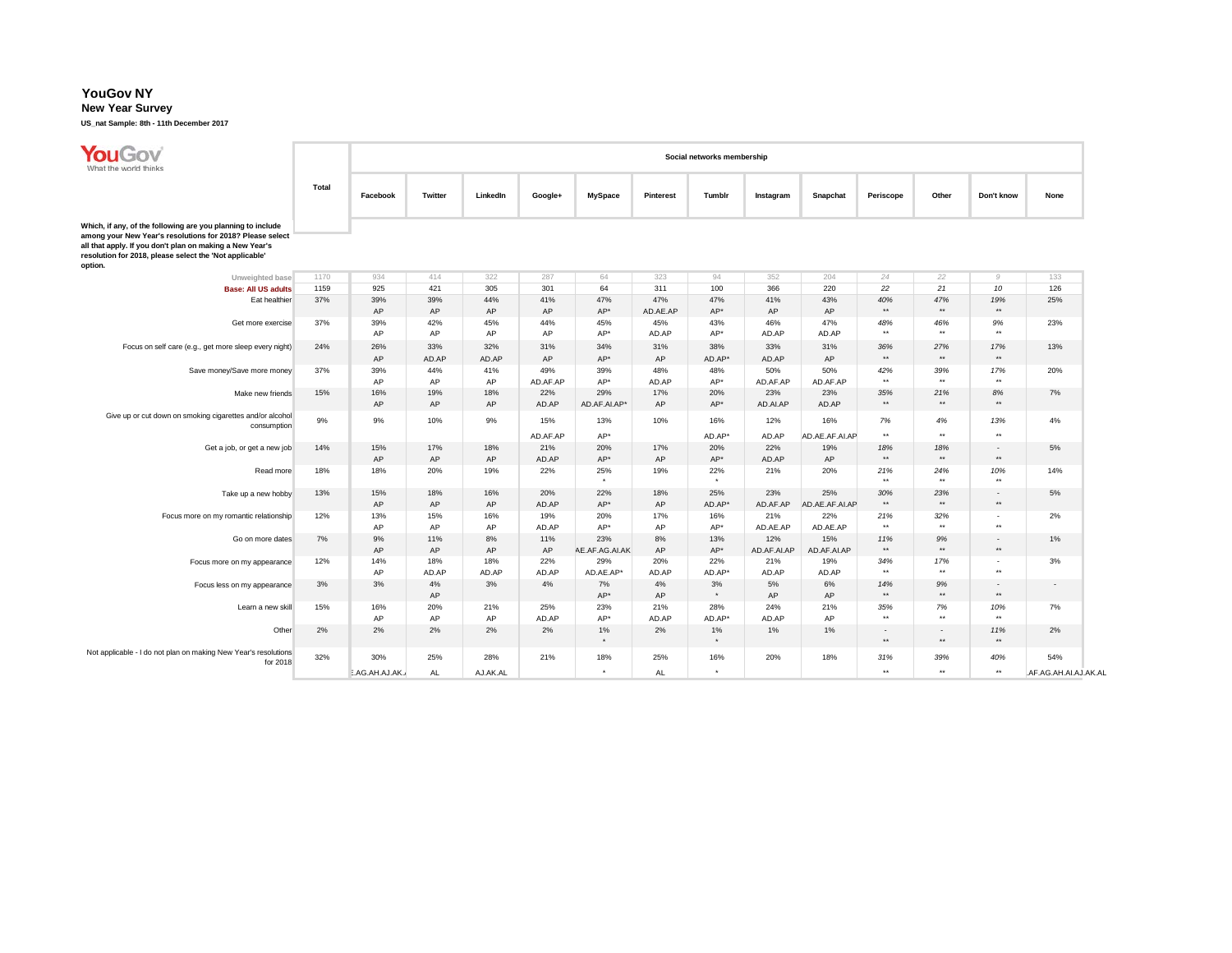#### **New Year Survey**

**US\_nat Sample: 8th - 11th December 2017**

| YouGov<br>What the world thinks                                                                                                                                                                           |       | Gender   |        | Age        |          |       | Region    |                |          |      | Race  |                    |                                |                |
|-----------------------------------------------------------------------------------------------------------------------------------------------------------------------------------------------------------|-------|----------|--------|------------|----------|-------|-----------|----------------|----------|------|-------|--------------------|--------------------------------|----------------|
|                                                                                                                                                                                                           | Total | Male     | Female | 18 to 34   | 35 to 54 | $55+$ | Northeast | <b>Midwest</b> | South    | West | White | <b>Black</b>       | Hispanic                       | Other (NET)    |
| Did you keep any New Year's resolutions in 2017? Please<br>select the option that best applies. If you did not make any<br>New Year's resolutions for 2017, please select the 'Not<br>applicable' option. |       |          |        |            |          |       |           |                |          |      |       |                    |                                |                |
| Unweighted base                                                                                                                                                                                           | 1170  | 521      | 649    | 305        | 388      | 477   | 219       | 261            | 431      | 259  | 837   | 116                | 142                            | 75             |
| <b>Base: All US adults</b>                                                                                                                                                                                | 1159  | 575      | 584    | 365        | 380      | 414   | 219       | 263            | 422      | 255  | 764   | 136                | 181                            | 78             |
| Yes, I kept more than one                                                                                                                                                                                 | 13%   | 16%<br>В | 10%    | 18%<br>E   | 13%      | 9%    | 13%       | 8%             | 16%<br>G | 13%  | 10%   | 18%<br>$J^{\star}$ | 20%<br>$J^*$                   | 17%<br>$\star$ |
| Yes, I kept one                                                                                                                                                                                           | 14%   | 14%      | 15%    | 20%<br>D.E | 13%      | 10%   | 16%       | 14%            | 15%      | 12%  | 10%   | 17%                | 24%<br>$\mathbf{R}$<br>$\cdot$ | 26%<br>J*      |
| No, I did not keep any                                                                                                                                                                                    | 13%   | 13%      | 13%    | 17%<br>E   | 13%      | 9%    | 14%       | 12%            | 12%      | 14%  | 13%   | 12%<br>$\star$     | 15%<br>$\star$                 | 9%<br>$\star$  |
| Not applicable - I did not make any New Year's resolutions for<br>2017                                                                                                                                    | 60%   | 57%      | 63%    | 45%        | 61%      | 72%   | 58%       | 66%            | 57%      | 60%  | 67%   | 52%                | 42%                            | 48%            |

Cell Contents (Column Percentages, Statistical Test Results), Statistics (Column Proportions, (5%): A/B, C/D/E, F/G/H/I, J/K/L/M, N/O/P/Q, R/S/T/U/V/W, X/Y, Z/AA/AB/AC, AD/AE/AF/AG/AH/AI/AJ/AK/AL/AM/AN/AO/AP, Minimum Base: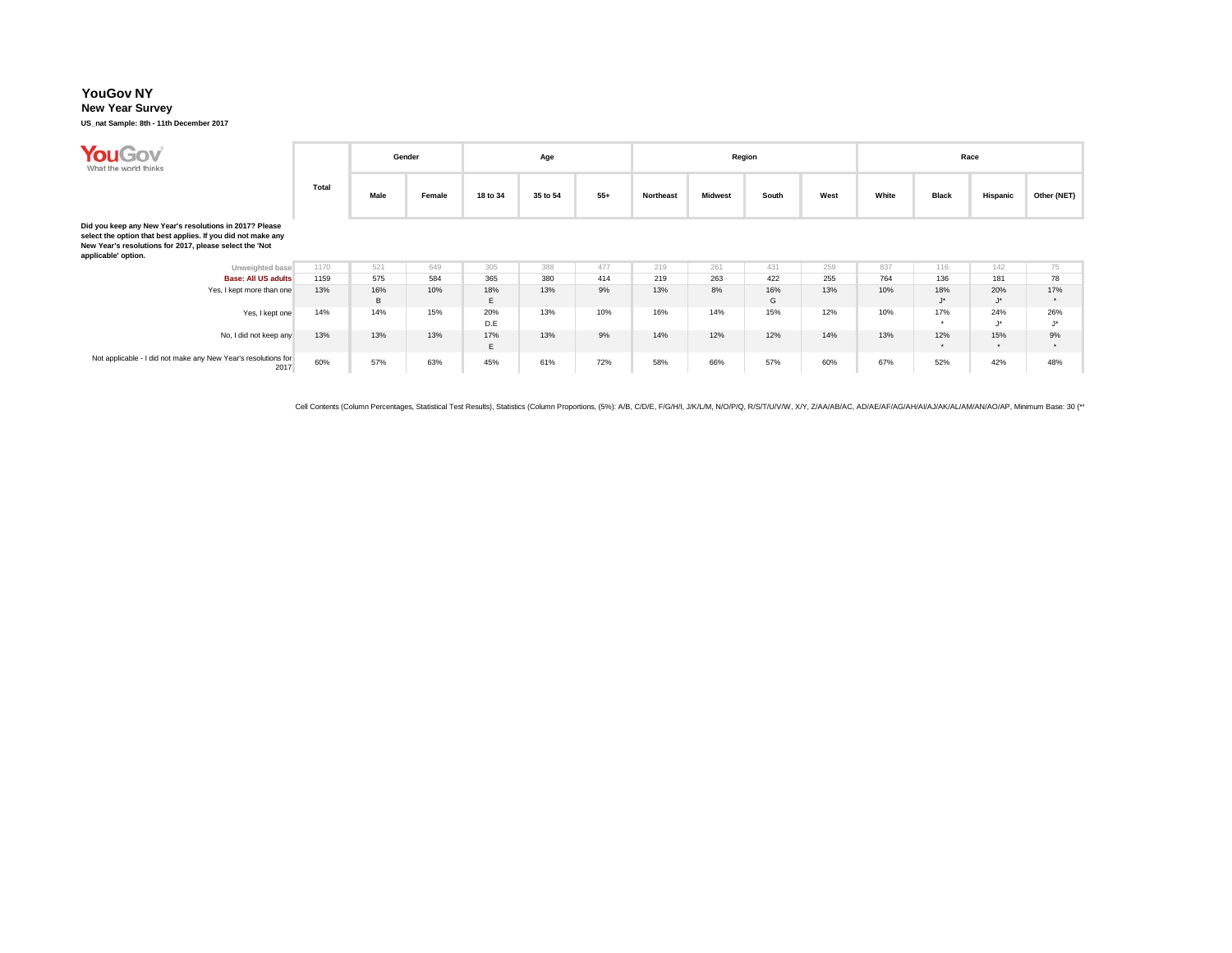#### **New Year Survey**

**US\_nat Sample: 8th - 11th December 2017**

| <b>You Gov</b><br>What the world thinks                                                                                                        |              | Education                         |                         |                     | <b>Marital Status</b> |                     |                     |                 |                  |                       |                                    |  |
|------------------------------------------------------------------------------------------------------------------------------------------------|--------------|-----------------------------------|-------------------------|---------------------|-----------------------|---------------------|---------------------|-----------------|------------------|-----------------------|------------------------------------|--|
|                                                                                                                                                | <b>Total</b> | No HS, High<br>school<br>graduate | Some college,<br>2-year | 4-year              | <b>Post Grad</b>      | <b>Married</b>      | Separated           | <b>Divorced</b> | Widowed          | Never married         | Domestic /<br>civil<br>partnership |  |
| Did you keep any New Year's resolutions in 2017? Please                                                                                        |              |                                   |                         |                     |                       |                     |                     |                 |                  |                       |                                    |  |
| select the option that best applies. If you did not make any<br>New Year's resolutions for 2017, please select the 'Not<br>applicable' option. |              |                                   |                         |                     |                       |                     |                     |                 |                  |                       |                                    |  |
| Unweighted base                                                                                                                                | 1170         | 431                               | 382                     | 229                 | 128                   | 576                 | 18                  | 128             | 45               | 358                   | 44                                 |  |
| <b>Base: All US adults</b>                                                                                                                     | 1159         | 487                               | 367                     | 197                 | 108                   | 525                 | 24                  | 117             | 43               | 409                   | 41                                 |  |
| Yes, I kept more than one                                                                                                                      | 13%          | 10%                               | 15%                     | 17%<br>$\mathsf{N}$ | 12%                   | 13%                 | 22%<br>$***$        | 11%             | 10%<br>$\star$   | 13%                   | 23%<br>$\star$                     |  |
| Yes, I kept one                                                                                                                                | 14%          | 13%                               | 14%                     | 14%                 | 18%                   | 16%<br>$\mathbf{r}$ | 11%<br>$\star\star$ | 7%              | 12%<br>$\bullet$ | 15%<br>$\mathbf \tau$ | 12%<br>۰                           |  |
| No, I did not keep any                                                                                                                         | 13%          | 15%                               | 12%                     | 9%                  | 10%                   | 10%                 | 8%<br>$***$         | 11%             | 6%<br>٠          | 18%<br>$\mathsf{R}$   | 11%<br>$\star$                     |  |
| Not applicable - I did not make any New Year's resolutions for<br>2017                                                                         | 60%          | 61%                               | 58%                     | 59%                 | 61%                   | 61%                 | 58%                 | 70%             | 73%              | 54%                   | 54%                                |  |

 $\mathsf{Cell}$  Cell Contents  $(\mathsf{C}\mathfrak{c}^*),$  Small Base: 100  $(^*)$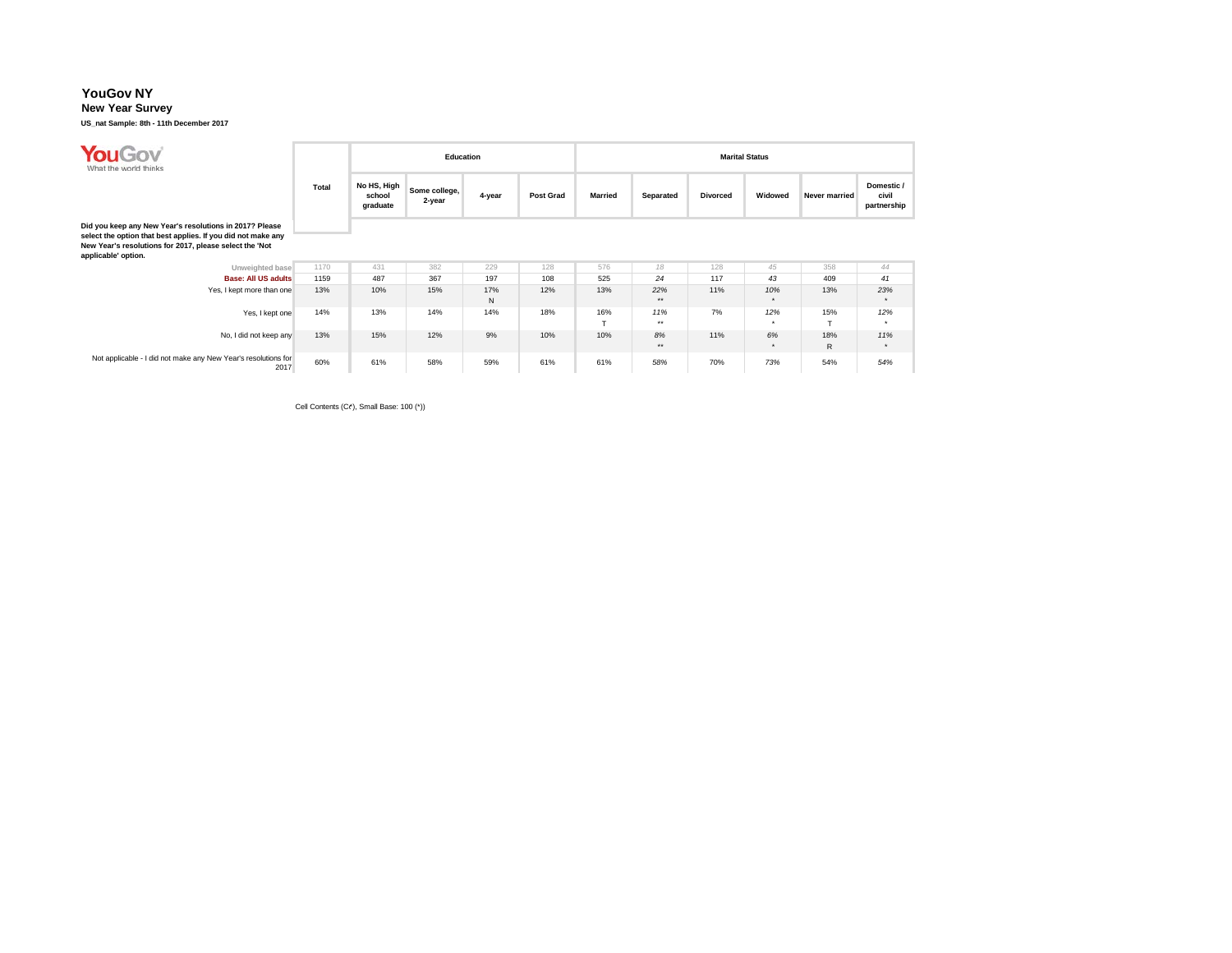#### **New Year Survey**

**US\_nat Sample: 8th - 11th December 2017**

| <b>YouGov</b><br>What the world thinks                                                                                                                                             |       |          | Children under the age of 18 | Income      |                |        |                      |  |  |
|------------------------------------------------------------------------------------------------------------------------------------------------------------------------------------|-------|----------|------------------------------|-------------|----------------|--------|----------------------|--|--|
|                                                                                                                                                                                    | Total | Yes      | No                           | Under \$40k | \$40k to \$80k | \$80k+ | Prefer not to<br>say |  |  |
| Did you keep any New Year's resolutions in 2017? Please<br>select the option that best applies. If you did not make any<br>New Year's resolutions for 2017, please select the 'Not |       |          |                              |             |                |        |                      |  |  |
| applicable' option.<br>Unweighted base                                                                                                                                             | 1170  | 284      | 885                          | 417         | 322            | 265    | 166                  |  |  |
| <b>Base: All US adults</b>                                                                                                                                                         | 1159  | 287      | 872                          | 442         | 315            | 234    | 168                  |  |  |
| Yes, I kept more than one                                                                                                                                                          | 13%   | 17%<br>Y | 12%                          | 12%         | 15%            | 15%    | 11%                  |  |  |
| Yes, I kept one                                                                                                                                                                    | 14%   | 22%<br>Y | 12%                          | 14%         | 15%            | 16%    | 10%                  |  |  |
| No, I did not keep any                                                                                                                                                             | 13%   | 17%<br>Y | 11%                          | 15%         | 12%            | 10%    | 11%                  |  |  |
| Not applicable - I did not make any New Year's resolutions for<br>2017                                                                                                             | 60%   | 43%      | 65%                          | 59%         | 58%            | 59%    | 68%                  |  |  |

Cell Contents (Co